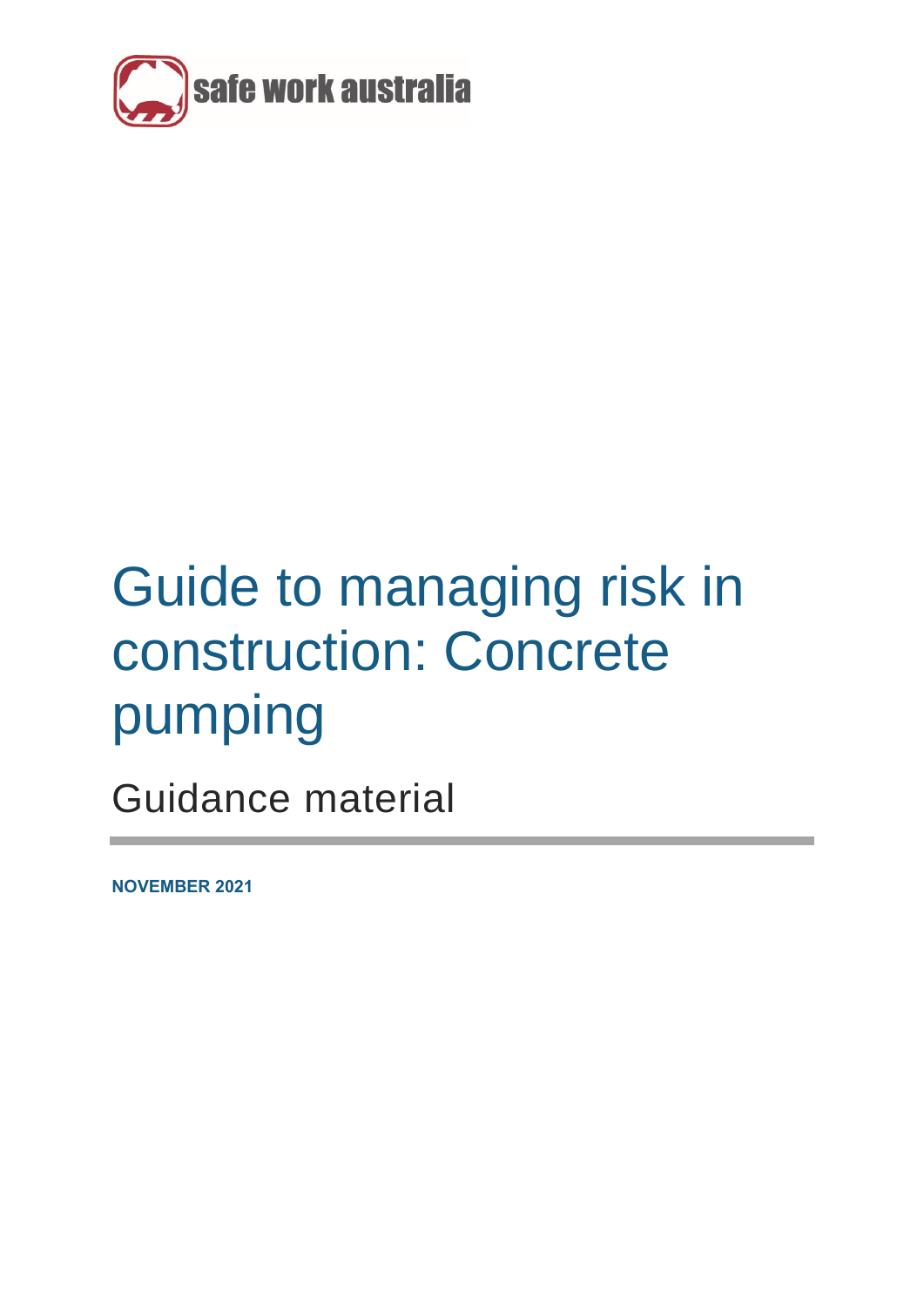#### **Disclaimer**

Safe Work Australia is an Australian Government statutory agency established in 2009. Safe Work Australia includes Members from the Commonwealth, and each state and territory, Members representing the interests of workers and Members representing the interests of employers.

Safe Work Australia works with the Commonwealth, state and territory governments to improve work health and safety and workers' compensation arrangements. Safe Work Australia is a national policy body, not a regulator of work health and safety. The Commonwealth, states and territories have responsibility for regulating and enforcing work health and safety laws in their jurisdiction.

ISBN 978-1-76114-217-8 (word)

ISBN 978-1-76114-992-4 (PDF)

#### **Creative Commons**

With the exception of the Safe Work Australia logo, this copyright work is licensed under a Creative Commons Attribution-Noncommercial 4.0 International licence. To view a copy of this licence, visit creativecommons.org/licenses In essence, you are free to copy, communicate and adapt the work for non-commercial purposes, as long as you attribute the work to Safe Work Australia and abide by the other licence terms.

#### **Contact information**

Safe Work Australia [| mailto:info@swa.gov.au](mailto:info@swa.gov.au) | [www.swa.gov.au](http://swa.hosts.application.enet/business-support/Communication/Documents/www.swa.gov.au)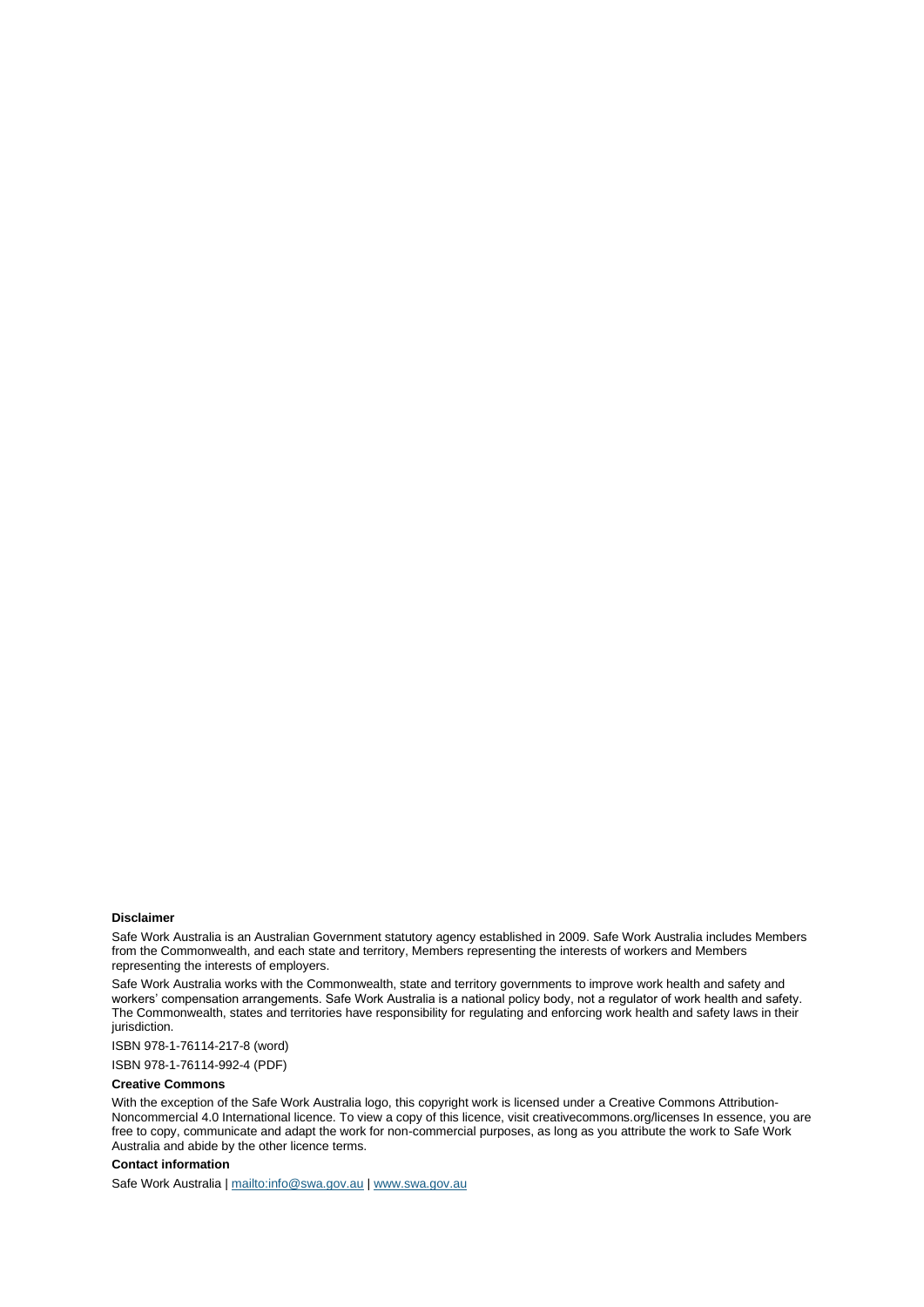# <span id="page-2-0"></span>**Contents**

| 1. |        |                                                                 |  |
|----|--------|-----------------------------------------------------------------|--|
|    | 1.1.   |                                                                 |  |
|    | 1.2.   |                                                                 |  |
|    | 1.3.   |                                                                 |  |
|    |        |                                                                 |  |
|    | 2.1.   |                                                                 |  |
|    | 2.2.   |                                                                 |  |
|    | 2.3.   | Designers, manufacturers, importers, suppliers and installers 8 |  |
|    | 2.4.   |                                                                 |  |
|    | 2.5.   |                                                                 |  |
|    | 2.6.   |                                                                 |  |
|    | 2.7.   |                                                                 |  |
|    |        |                                                                 |  |
|    | 3.1.   |                                                                 |  |
|    | 3.2.   |                                                                 |  |
|    | 3.2.1. |                                                                 |  |
|    | 3.2.2. |                                                                 |  |
|    | 3.2.3. |                                                                 |  |
|    | 3.2.4. |                                                                 |  |
|    | 3.3.   |                                                                 |  |
|    | 3.4.   |                                                                 |  |
|    | 3.5.   |                                                                 |  |
|    | 3.6.   |                                                                 |  |
| 4. |        |                                                                 |  |
|    |        |                                                                 |  |
|    | 4.2.   |                                                                 |  |
|    | 4.3.   |                                                                 |  |
|    | 4.4.   |                                                                 |  |
|    | 4.5.   |                                                                 |  |
|    |        |                                                                 |  |
|    | 5.1.   |                                                                 |  |
|    | 5.2.   |                                                                 |  |
|    | 5.3.   |                                                                 |  |
|    | 5.4.   |                                                                 |  |
|    | 5.5.   |                                                                 |  |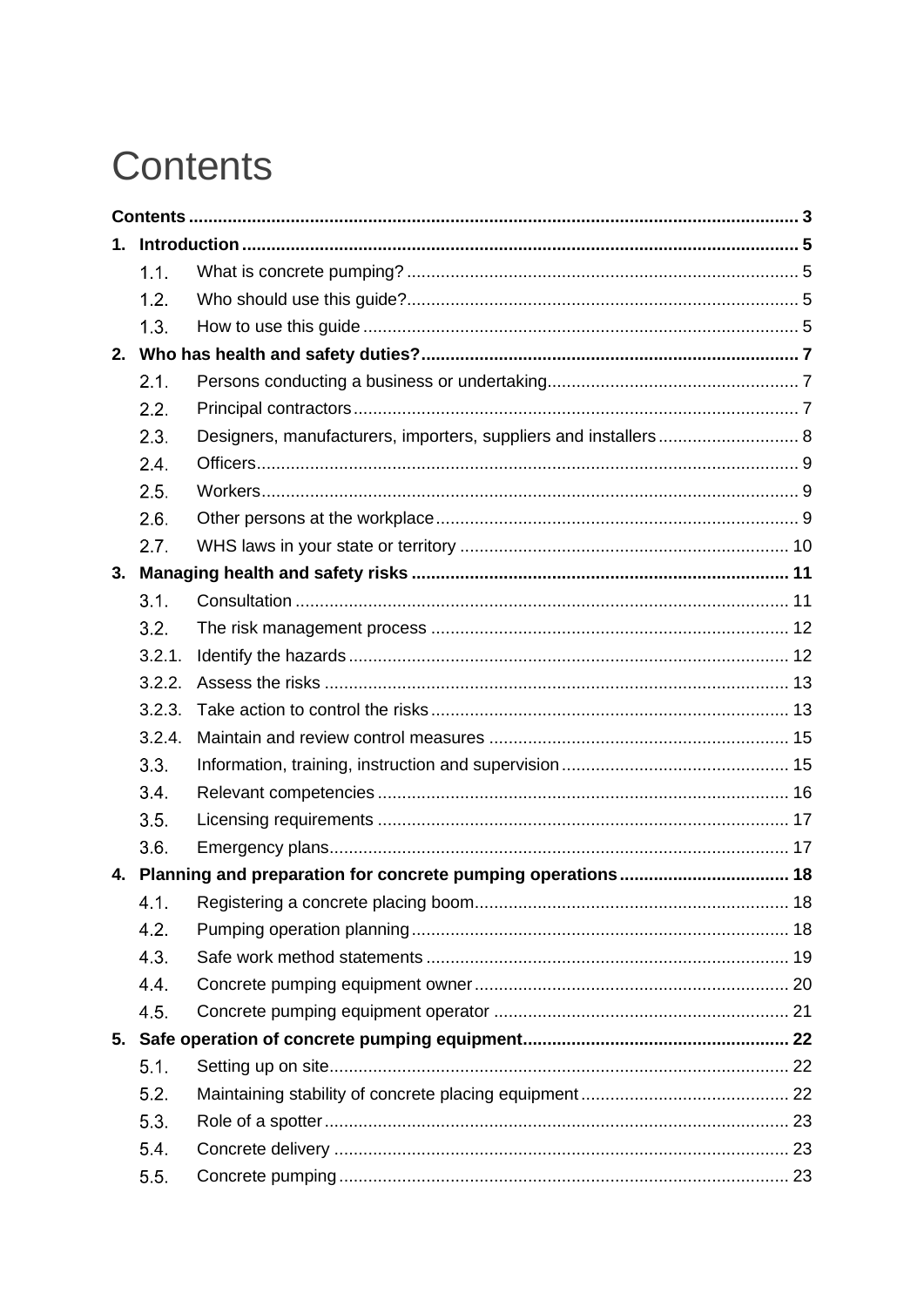|    | 5.6. |  |  |
|----|------|--|--|
|    | 5.7. |  |  |
|    | 5.8. |  |  |
|    | 5.9. |  |  |
|    |      |  |  |
|    | 6.1. |  |  |
|    | 6.2. |  |  |
|    | 6.3. |  |  |
|    | 6.4. |  |  |
|    | 6.5. |  |  |
|    | 6.6. |  |  |
|    | 6.7. |  |  |
| 7. |      |  |  |
|    | 7.1. |  |  |
|    | 7.2. |  |  |
|    | 7.3. |  |  |
|    | 7.4. |  |  |
|    | 7.5. |  |  |
|    | 7.6. |  |  |
|    | 7.7. |  |  |
|    | 7.8. |  |  |
|    |      |  |  |
|    |      |  |  |
|    |      |  |  |
|    |      |  |  |
|    |      |  |  |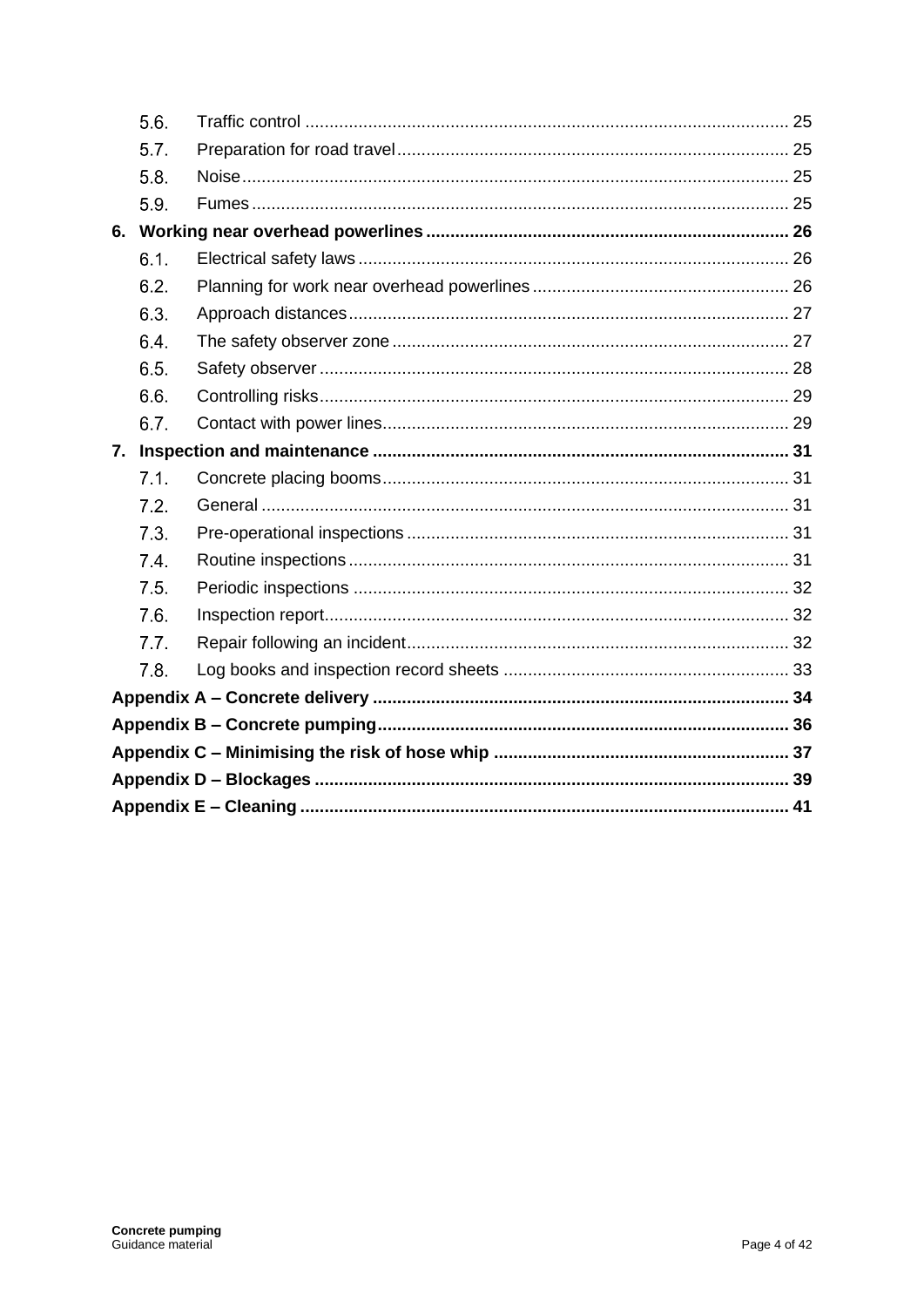# <span id="page-4-0"></span>1. Introduction

### <span id="page-4-1"></span>What is concrete pumping?  $11$

Concrete pumping is the transportation of a freshly mixed batch of concrete via a system of pipes to a specific location on a construction site. Concrete pumping is a widely used process in the construction industry. It can be used to manufacture pre-cast and tilt up concrete panels, concrete formwork, slab construction, concrete paving and concrete spraying.

Equipment used in concrete pumping includes the following:

**Line Pump**: Use of a fixed or mobile pump that pumps concrete through pipes and/or flexible hoses that run along the ground

**Mobile Concrete Placing Boom**: Use of a truck-mounted pump to pump concrete through pipework that is supported by a multi-staged boom

**Satellite Concrete Placing Boom**: Use of a fixed or trailer-mounted pump to pump concrete through pipework to a concrete placing boom fixed to the structure being built

Concrete is normally delivered to the concrete pump using a concrete truck that dispenses concrete into the hopper on the pump, which is then pushed through pipework to the location of the concrete pour. Concrete pumping is generally a more efficient means of delivering concrete in comparison to the use of a wheelbarrow or crane-lifted concrete kibble. However, due to the high pressure involved and the pulsating motion of the pump, there can be significant safety risks associated with pumping concrete.

Generally, concrete pumping work is defined as construction work. It may also be considered high risk construction work under the Work Health and Safety (WHS) Regulations. A safe work method statement (SWMS) must be prepared before high risk construction work starts.

#### <span id="page-4-2"></span> $12$ Who should use this guide?

This guide provides practical guidance to assist duty holders, primarily a person conducting a business or undertaking (PCBU), to manage risks to health and safety associated with concrete pumping in construction work. You should use this guide if you own, hire, lease, handle, store, transport, maintain or use concrete pumping equipment in the workplace.

## <span id="page-4-3"></span>1.3. How to use this guide

This Guide is intended to supplement other information produced by Safe Work Australia to assist you to meet your duties and obligations under WHS laws. It should be read in conjunction with the following:

- Model Code of Practice: *[How to manage work health and safety risks](https://www.safeworkaustralia.gov.au/doc/model-code-practice-how-manage-work-health-and-safety-risks)*
- Model Code of Practice: *Managing the [risks of plant in the workplace](https://www.safeworkaustralia.gov.au/doc/model-code-practice-managing-risks-plant-workplace)*, and
- Model Code of Practice: *[Construction work.](https://www.safeworkaustralia.gov.au/doc/model-code-practice-construction-work)*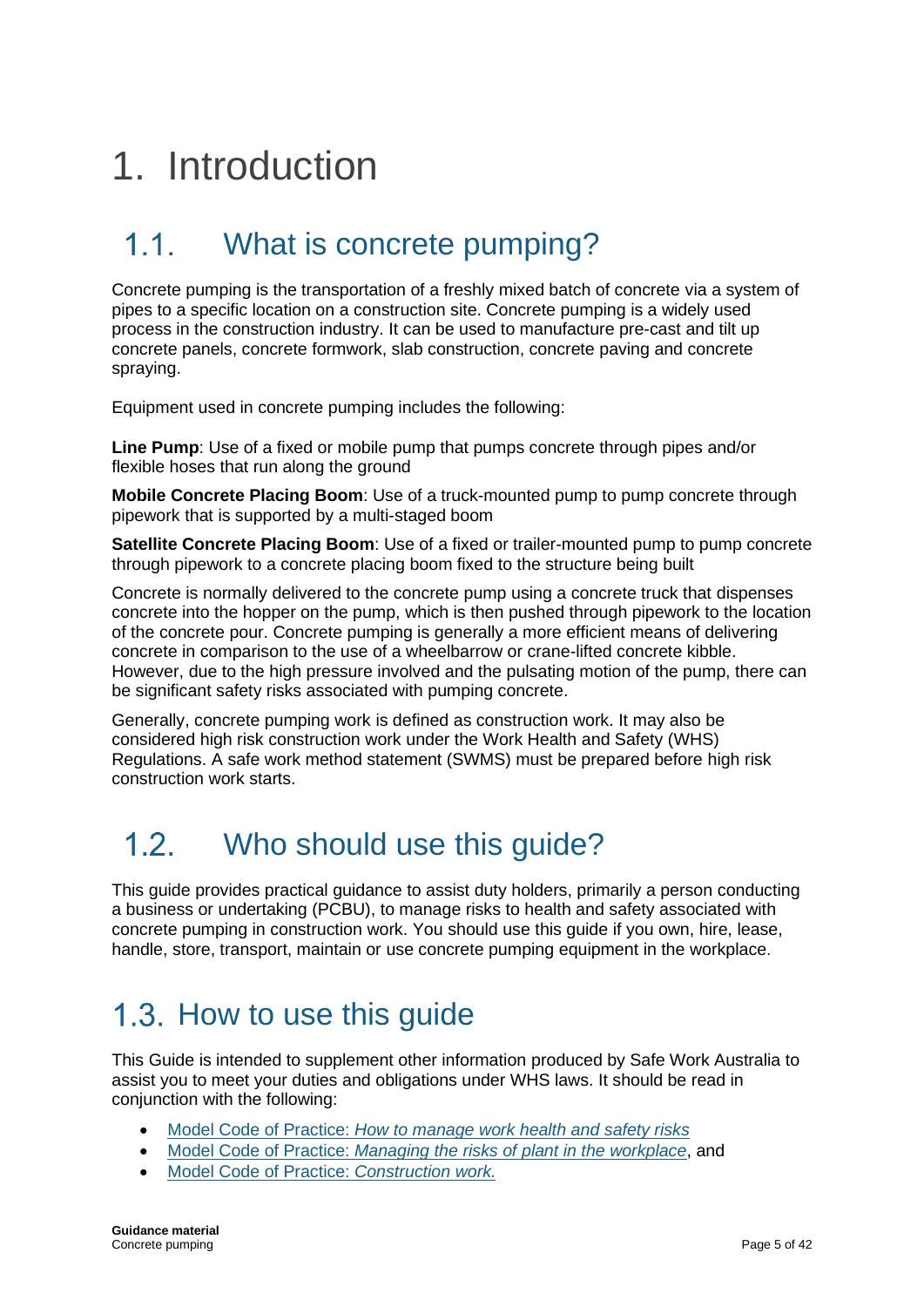This Guide includes references to the legal requirements under the WHS Act and WHS Regulations. These are included for convenience only and should not be relied on in place of the full text of the WHS Act or WHS Regulations.

In this Guide, the word 'must' indicates a legal requirement that must be complied with. The word 'should' indicates a recommended course of action.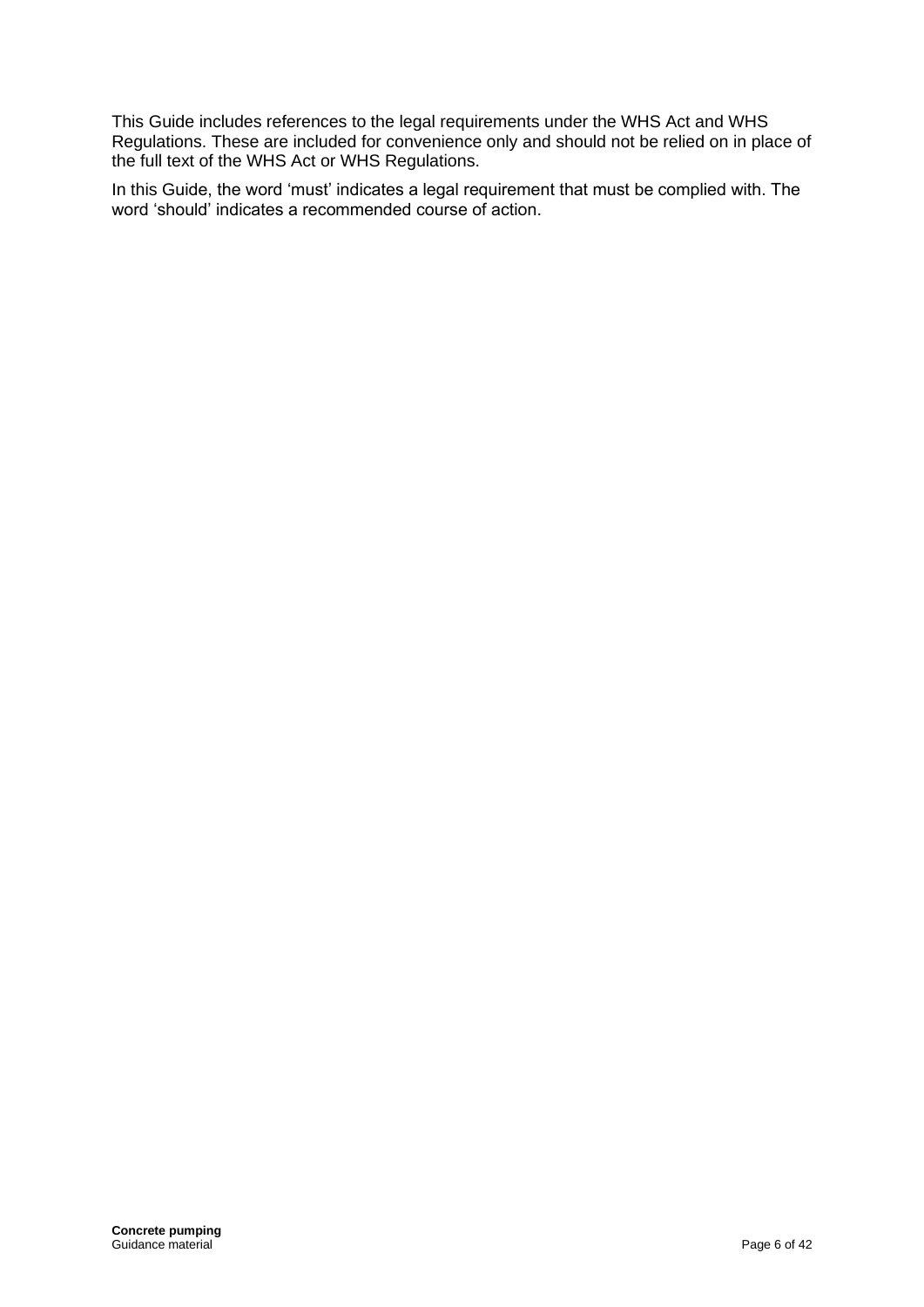# <span id="page-6-0"></span>2. Who has health and safety duties?

Everyone at the workplace involved in concrete pumping has health and safety duties. A person can have more than one duty and more than one person can have the same duty at the same time.

## <span id="page-6-1"></span>2.1. Persons conducting a business or undertaking

### **WHS Act section 19**

Primary duty of care

### **WHS Act section 21**

Duty of persons conducting businesses or undertakings involving management or control of fixtures, fittings or plant at workplaces

PCBUs have the primary duty of care for the health and safety of their workers and others at the workplace.

A PCBU can be a:

- company
- unincorporated body or association
- sole trader, or
- self-employed person.

Individuals who are in a partnership that is conducting a business or undertaking will individually and collectively be a PCBU.

A PCBU must ensure, so far as is reasonably practicable, that workers and other people are not exposed to health and safety risks arising from the business or undertaking.

This duty requires the person to manage risks by eliminating health and safety risks so far as reasonably practicable, and if it is not reasonably practicable to eliminate the risks, by minimising those risks so far as is reasonably practicable.

It also includes ensuring so far as is reasonably practicable the:

- provision and maintenance of safe plant, including concrete pumping equipment, and
- safe use, handling, storage and transport of plant.

A PCBU also has a number of more specific obligations, which are set out in the WHS Regulations.

## <span id="page-6-2"></span>2.2. Principal contractors

### **WHS Regulations 308-315**

Duties of principal contractors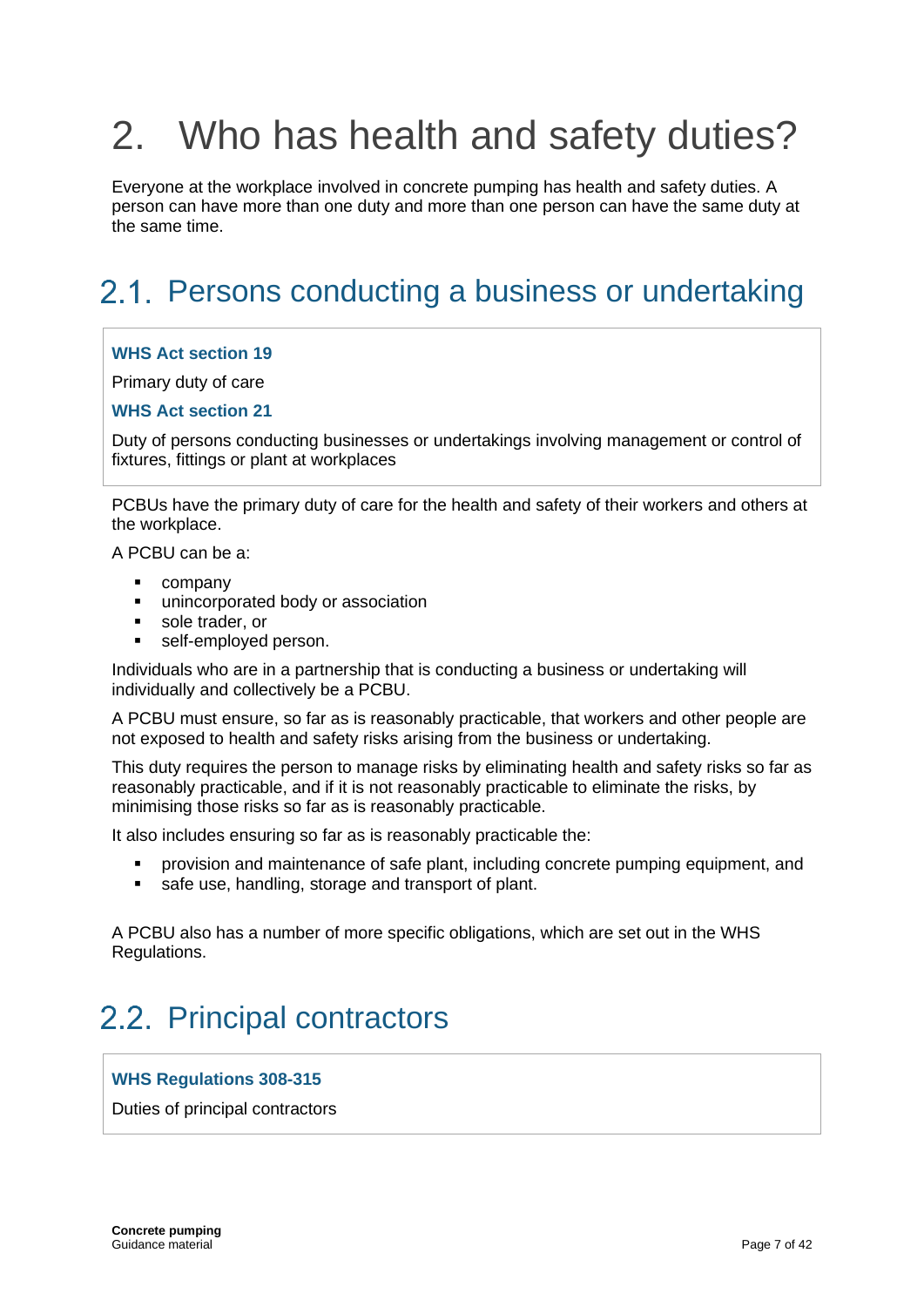Projects involving construction work that costs \$250,000 or more are classified as 'construction projects' under the model WHS laws. Each construction project has a 'principal contractor'. A principal contractor is also a PCBU. The principal contractor for a construction project is:

- the PCBU that commissions a construction project
- **•** if the PCBU that commissions the project engages another PCBU to be the principal contractor and authorises the person to have management or control of the workplace and to discharge the duties of the principal contractor, the PCBU so engaged, or
- if the owner of residential premises is an individual who directly or indirectly engaged a PCBU to undertake a construction project in relation to the premises, the PCBU so engaged, provided the PCBU has management or control of the workplace.

A construction project only has one principal contractor at any specific time.

In addition to the duties imposed on a principal contractor as a PCBU, the principal contractor has duties relating to WHS management plans, ensuring general compliance, and managing specific risks.

## <span id="page-7-0"></span>2.3. Designers, manufacturers, importers, suppliers and installers

### **WHS Act section 22**

Duties of persons conducting businesses or undertakings that design plant, substances or **structures** 

### **WHS Act section 23**

Duties of persons conducting businesses or undertakings that manufacture plant, substances or structures

#### **WHS Act section 24**

Duties of persons conducting businesses or undertakings that import plant, substances or structures

#### **WHS Act section 25**

Duties of persons conducting businesses or undertakings that supply plant, substances or structures

### **WHS Act section 26**

Duties of persons conducting businesses or undertakings that install, construct or commission plant or structures

### **WHS Regulation 295**

Designers must give safety report to person who commissions design

A designer, manufacturer, importer, supplier or installer of concrete pumping equipment must ensure, so far as is reasonably practicable, that the concrete pumping equipment they design, manufacture, import, supply or install is without risks to health and safety. This includes undertaking necessary associated testing and providing adequate information about the concrete pumping equipment.

Suppliers must provide a purchaser of concrete placing booms with the design registration number.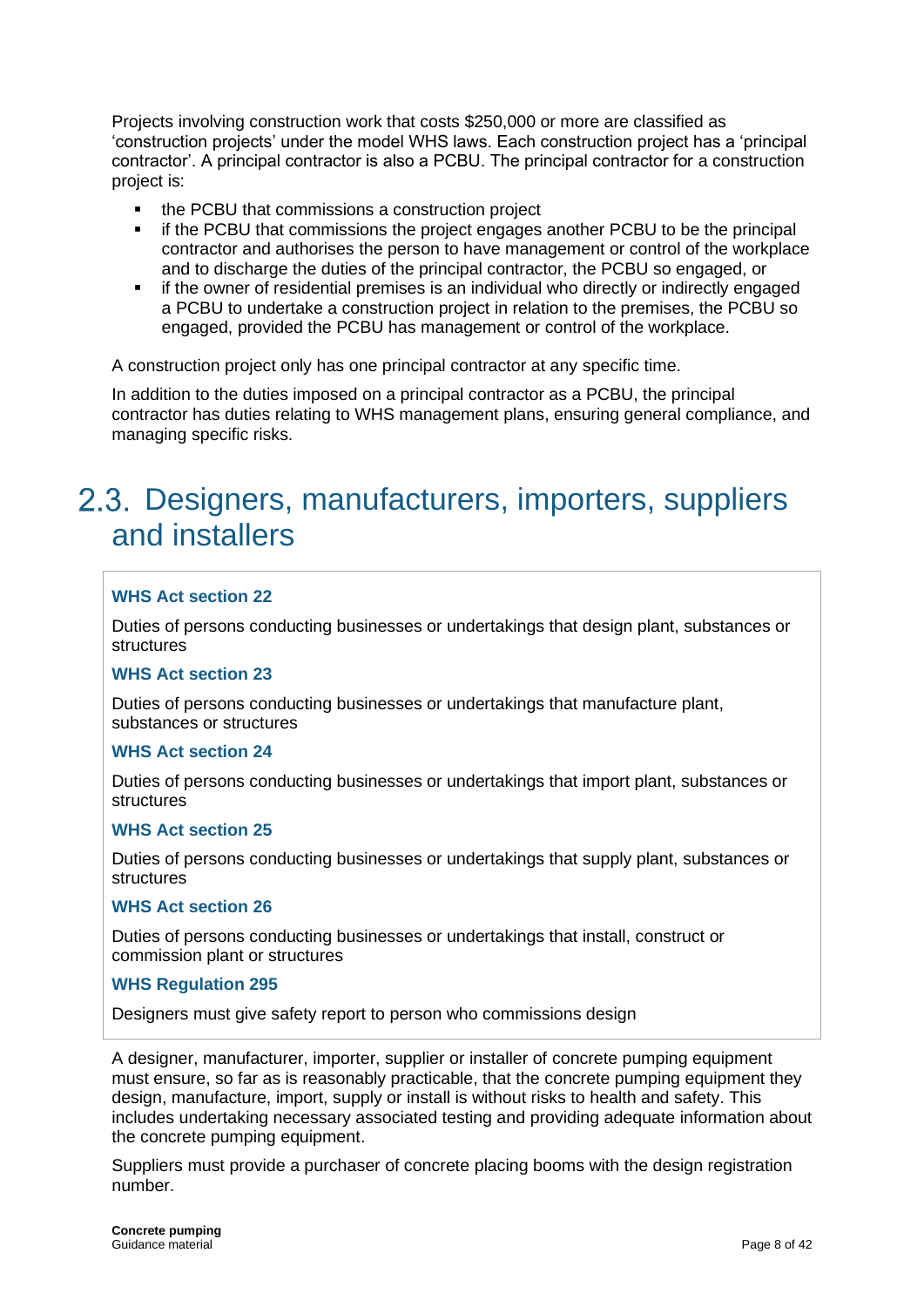When hiring or leasing concrete pumping equipment, the person who owns the equipment must be consulted about potential hazards, as there is a shared responsibility for ensuring, so far as is reasonably practicable, that the equipment is safe to use and without risk to health and safety.

Anyone hiring or leasing concrete pumping equipment to others has duties as both a supplier of the equipment and as a person with management or control of the equipment at the workplace. They must check the equipment is safe to use and properly maintained and provide specific information including safe operation instructions.

### <span id="page-8-0"></span> $24$ **Officers**

**WHS Act section 27**

Duties of officers

An officer (for example a company director) must exercise due diligence to ensure the PCBU complies with the WHS Act and WHS Regulations. This includes taking reasonable steps to ensure the PCBU has and uses appropriate resources and processes to eliminate or minimise risks to health and safety.

### <span id="page-8-1"></span> $25$ **Workers**

**WHS Act section 28**

Duties of workers

If not used correctly, concrete pumping equipment can be dangerous to workers and others. Workers have a duty to take reasonable care for their own health and safety, and to take reasonable care to not adversely affect the health and safety of other persons.

Workers must also:

- comply as far as they are reasonably able with any reasonable WHS instructions from the PCBU such as wearing relevant personal protective equipment (PPE), and
- co-operate with any reasonable policy or procedure relating to WHS at the workplace that has been provided to them.

The PCBU must make workers aware of the hazards associated with the use of concrete pumping equipment, including the process for reporting safety incidents.

When discussing health and safety matters with workers, a consultative approach should be taken to allow workers a reasonable opportunity to express views before any decision is made.

### <span id="page-8-2"></span> $2.6$ Other persons at the workplace

### **WHS Act section 29**

Duties of other persons at the workplace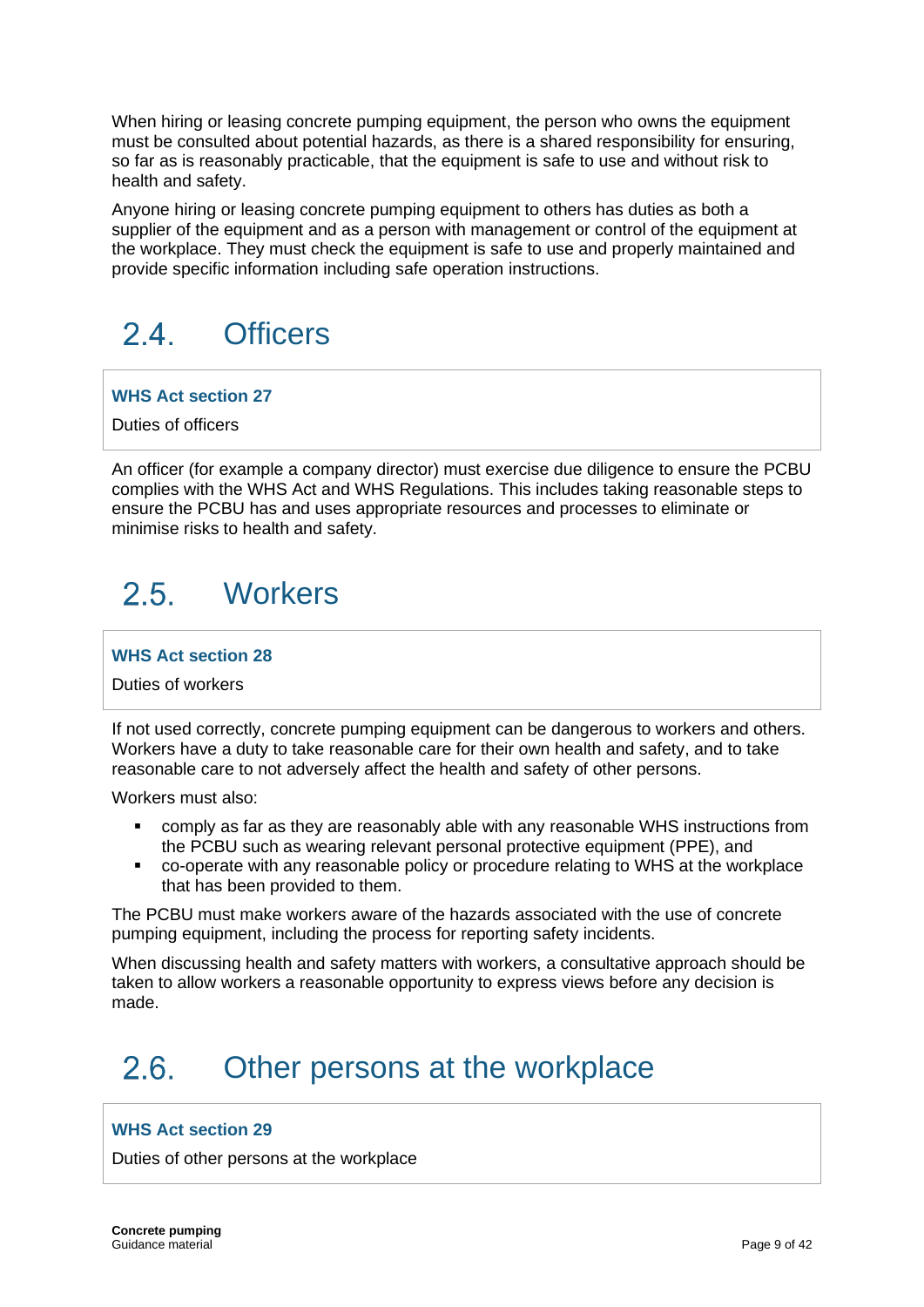Other persons at the workplace, such as visitors, must take reasonable care for their own health and safety and must take reasonable care not to adversely affect other people's health and safety. They must comply, so far as they are reasonably able, with reasonable instructions given by the PCBU to allow that person to comply with the WHS Act. If PPE is provided by the business or undertaking, other persons at the workplace must, so far as they are reasonably able, use or wear it in accordance with the information, instruction and training provided.

#### <span id="page-9-0"></span>WHS laws in your state or territory  $27$

The Commonwealth, state and territory WHS regulators are responsible for enforcing WHS laws. They make decisions about whether you are in compliance with the requirements.

WHS laws are not the same across Australia. If you need help understanding your WHS requirements, please contact your [WHS regulator.](https://www.safeworkaustralia.gov.au/whs-authorities-contact-information)

Further information on work health and safety duties is in the [model Code of Practice:](https://www.safeworkaustralia.gov.au/doc/model-code-practice-managing-risks-plant-workplace)  *[Managing the risks of plant in the workplace](https://www.safeworkaustralia.gov.au/doc/model-code-practice-managing-risks-plant-workplace)* and the model Code of Practice: *How to [manage work health and safety risks](https://www.safeworkaustralia.gov.au/doc/model-code-practice-managing-risks-plant-workplace)*.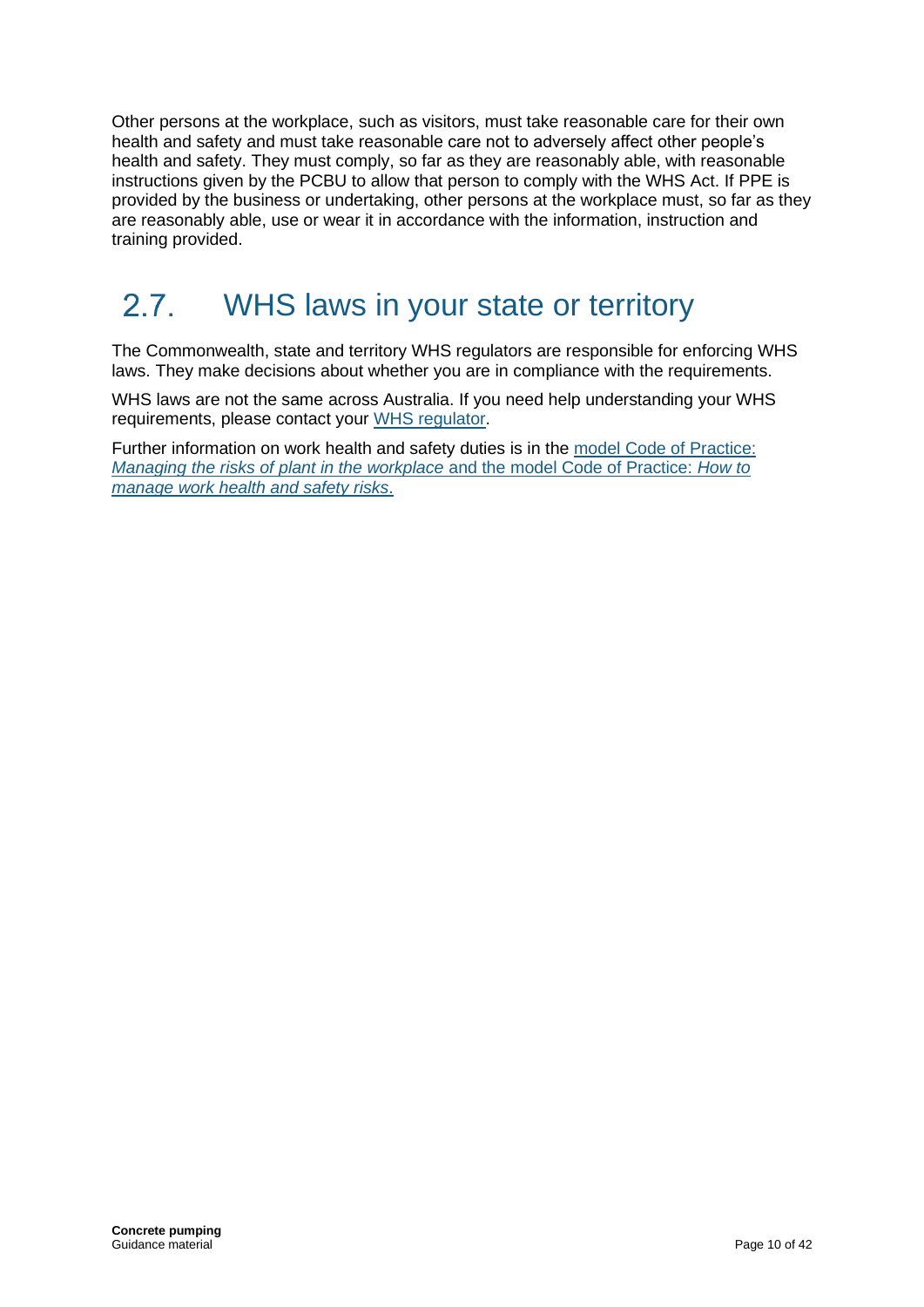# <span id="page-10-0"></span>3. Managing health and safety risks

As a PCBU, you must manage the health and safety risks associated with concrete pumping in the workplace. In concrete pumping operations, risks may arise from known hazards including, but not limited to:

- Plant and equipment, including:
	- o concrete placing booms
	- o pump gauges
	- o concrete pipelines
	- $\circ$  pipe clamps
	- o anchor brackets
	- o pipes
	- o delivery hoses
	- o receiving hoppers
	- o outriggers
- Placement of plant and equipment, for example:
	- o proximity to traffic, members of the public, powerlines, other plant, structures and trenches
	- o ground stability
- Tasks, including:
	- o concrete delivery
	- o pump and boom operation
	- o concrete pipeline handling, erection and dismantling
	- o concrete pouring
	- o pump relocation (internal climbing)
	- o line cleaning
	- o pump cleaning
	- o road travel
- By-products, such as fumes, dust and noise.

This document discusses the hazards and risks listed above, including appropriate control measures.

#### <span id="page-10-1"></span> $3.1.$ **Consultation**

You must consult, so far as is reasonably practicable, with your workers and their elected health and safety representatives (if any) about health and safety at your workplace.

Workers must be consulted on health and safety matters, including (but not limited to):

- identifying hazards and risks associated with the use of concrete pumping equipment
- making changes to processes or procedures
- improving controls put in place to protect workers from the identified risks
- procedures for resolving health and safety issues
- procedures for monitoring the conditions at the workplace, and
- **•** procedures for providing information and training.

Participation of your workers in discussions about health and safety is important, as they are most likely to know about the risks of their work. Joint involvement in identifying hazards and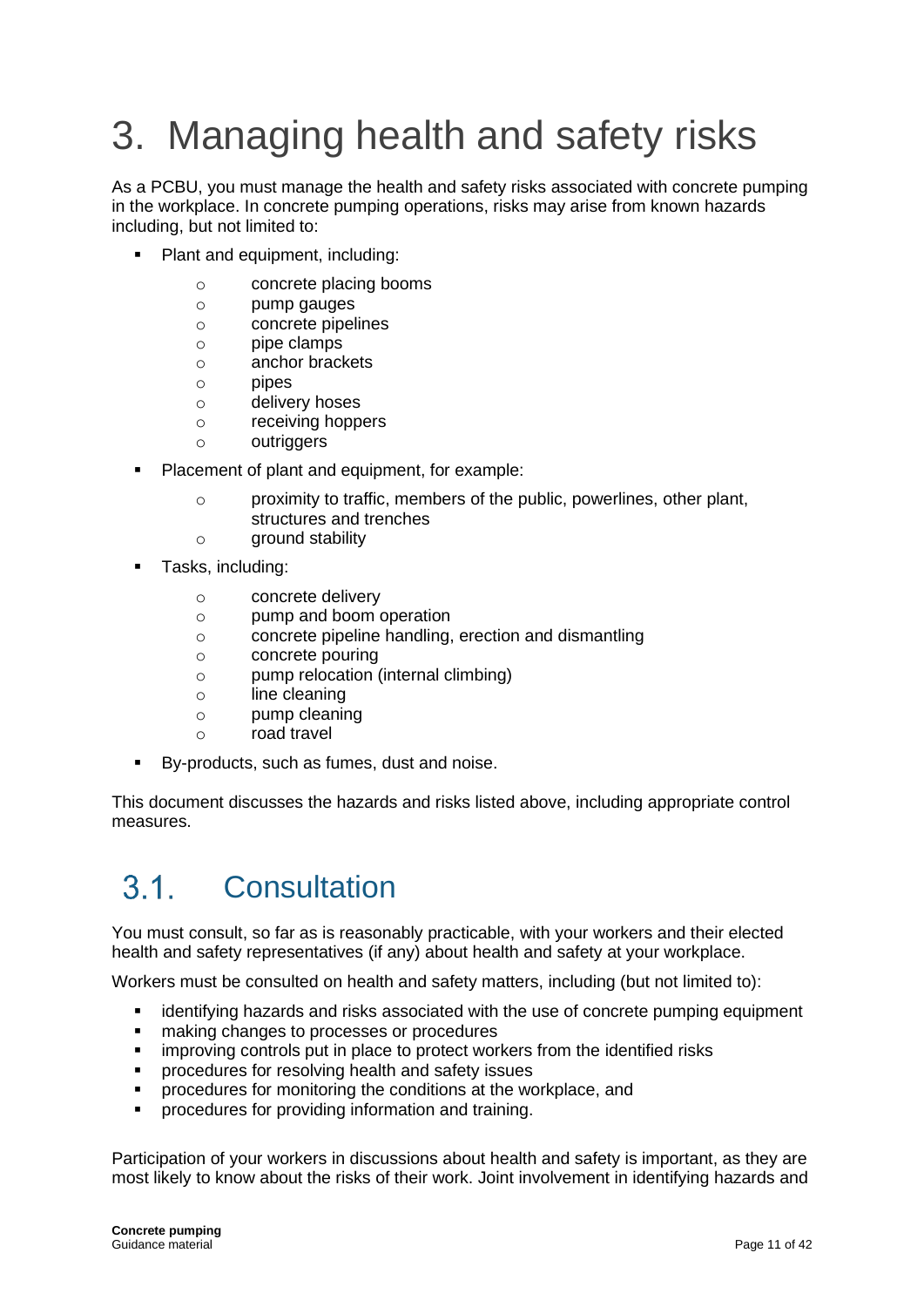assessing and controlling workplace risks will help build a mutual commitment to this process and any changes that may result.

Further information on consultation requirements is in the Code of Practice*[: Work health and](https://www.safeworkaustralia.gov.au/doc/model-code-practice-work-health-and-safety-consultation-cooperation-and-coordination)  [safety consultation, co-operation and co-ordination](https://www.safeworkaustralia.gov.au/doc/model-code-practice-work-health-and-safety-consultation-cooperation-and-coordination)*.

#### <span id="page-11-0"></span> $3.2<sub>1</sub>$ The risk management process

Risk management requires you to think about what could go wrong at your workplace and what the consequences could be. Then you must do whatever is reasonably practicable to eliminate or minimise those risks.

Risk management involves four steps:

- **Identify hazards**—find out what could cause harm.
- **Assess risks, if necessary**—understand the nature of the harm that could be caused by the hazard, how serious the harm could be and the likelihood of it happening. This step may not be necessary if you are dealing with a known risk with known control measures.
- **Control risks**—work through the hierarchy of risk controls to implement the most effective control measure that is reasonably practicable in the circumstances and ensure it remains effective over time.
- **Review hazards and control measures** to ensure they are working as planned.

Determining what control measures are reasonably practicable includes consideration of the availability and suitability of control measures. Cost may also be relevant, but you must only consider this after you have assessed the extent of the risk and the available ways to eliminate or minimise the risk.

<span id="page-11-1"></span>Further information on the risk management process is in the [Code of Practice](https://www.safeworkaustralia.gov.au/doc/model-code-practice-how-manage-work-health-and-safety-risks)*: How to [manage work health and safety risks.](https://www.safeworkaustralia.gov.au/doc/model-code-practice-how-manage-work-health-and-safety-risks)*

## 3.2.1. Identify the hazards

The first step in the risk management process is to identify hazards associated with concrete pumping. Identifying hazards involves finding things and situations that could potentially cause harm to people.

There are many hazards associated with concrete pumping that can pose a risk to the health and safety of workers.

The following can help you identify hazards:

- Observe the workplace. Consider the ground conditions where the pumping equipment will operate and how it could interact with other plant, people and structures, including overhead electric lines. Think about the layout of your workplace and the placement of any overhead structures where the concrete placing boom may be used.
- Review inspection, test and maintenance records, such as log books and incident and injury records, including near misses.
- Consult with other PCBUs, concrete pumping operators, workers, and others about specific hazards and any problems they encounter. This could include problems with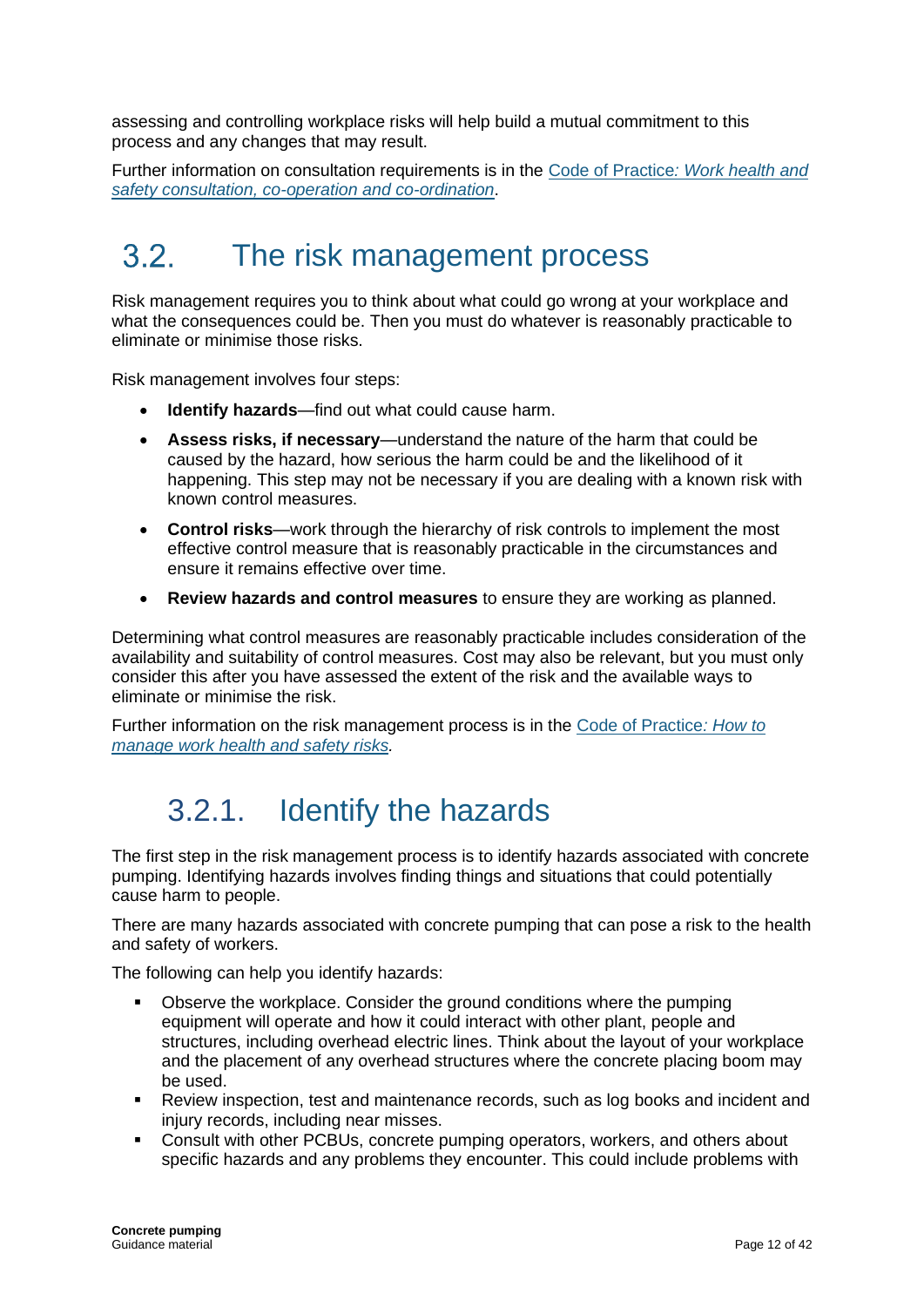operation, inspection, maintenance, repair, transport and storage of concrete pumping equipment.

Hazards can also arise from the conditions of the workplace. For example, local weather conditions can introduce new hazards. High winds can be dangerous and cause uncontrolled movement of a concrete placing boom. Rainfall can affect ground conditions which may cause the machine to become unstable. Operating in storms risks lightning strikes to booms.

## <span id="page-12-0"></span>3.2.2. Assess the risks

Even though the risks and related control measures will be known in many cases, you should carry out a risk assessment. Risk assessments help determine how serious the risk posed by the hazard is, what action is necessary to control the risk, how urgently the action needs to be taken and who is responsible for implementing the control measure.

A risk assessment should be carried out if any of the following apply:

- there is uncertainty about how a hazard may result in an injury
- the work activity involves a number of different hazards, or
- **•** there is any lack of understanding of how these hazards may interact with each other.

Risk assessments should consider:

- the effectiveness of existing control measures
- how work is actually undertaken in the workplace (compared to the written manuals and procedures and infrequent or abnormal situations)
- maintenance and cleaning
- breakdowns of equipment, and
- failures of health and safety controls.

The assessment should also:

- identify the type and potential severity of the harm (*Note:* other factors, such as the potential distance of a fall, may influence the severity)
- consider the number of people potentially exposed to the hazard
- work out the likelihood of harm occurring, and
- <span id="page-12-1"></span>consider how frequently the task is done or how close people are to a hazard.

## 3.2.3. Take action to control the risks

WHS laws require you to do everything reasonably practicable to eliminate or minimise risks to health and safety in the workplace. It is most likely you will need to use a range of control measures to protect your workers from the risks associated with concrete pumping.

Controlling risks should involve discussing site-specific requirements, including the concrete pump selection, concrete delivery and traffic control requirements.

The ways of controlling risks are ranked from the highest to lowest level of protection and reliability, known as the hierarchy of risk controls. You must work through this hierarchy to manage risks.

You must always aim to eliminate a risk where reasonably practicable. Where a risk cannot be eliminated, it must be minimised, so far as is reasonably practicable, using one or more of the following approaches:

- substitution
- isolation, and
- engineering controls.

**Concrete pumping** Guidance material **Page 13 of 42** Cuidance material **Page 13 of 42**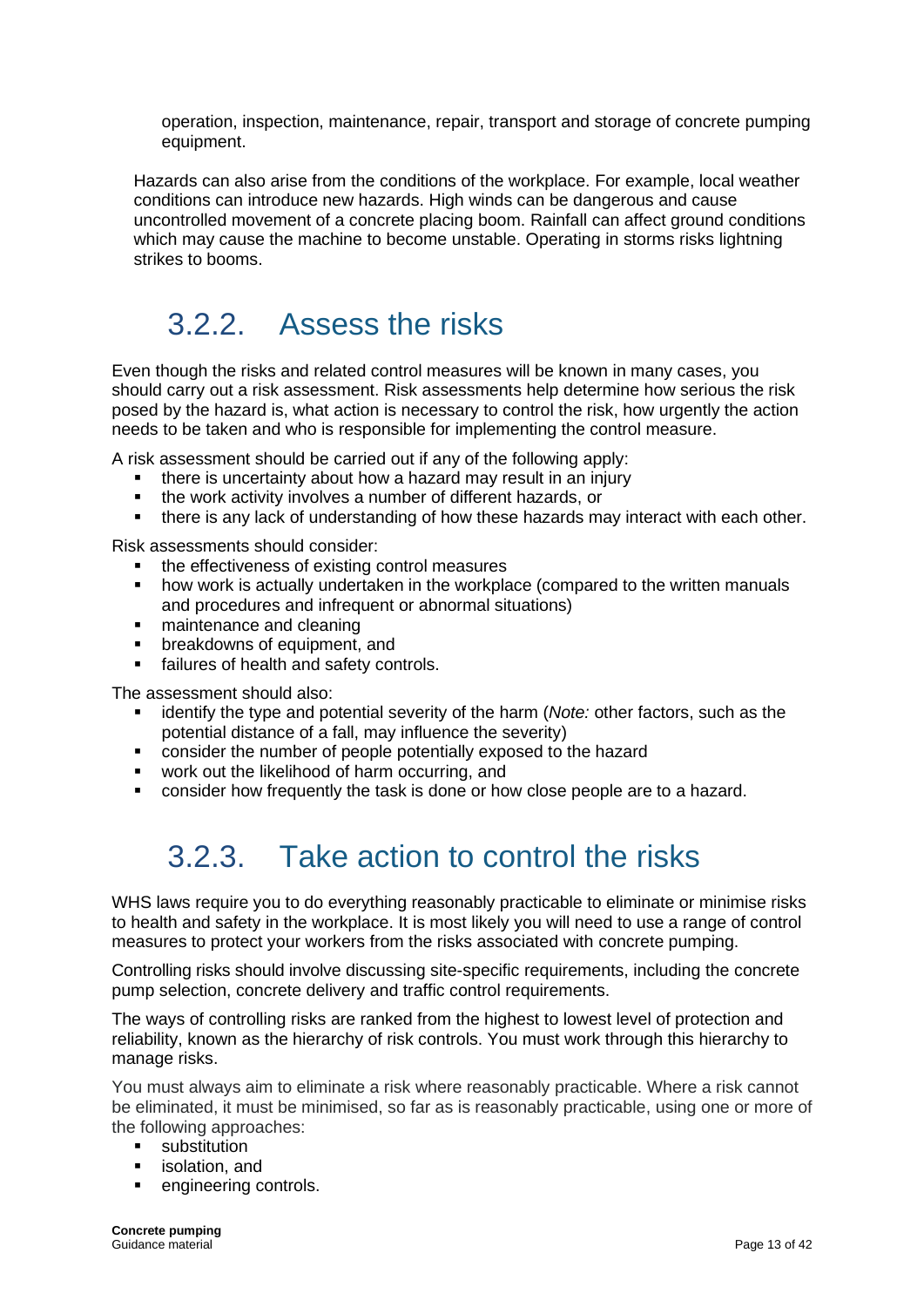If the risk cannot be completely managed by the above controls, the remaining risk must be further minimised using administrative control measures, so far as is reasonably practicable. If risk remains thereafter, personal protective equipment [\(PPE\)](https://www.safeworkaustralia.gov.au/glossary#ppe) should be used to control any remaining [risks.](https://www.safeworkaustralia.gov.au/glossary#risks) Cost may also be relevant, but you can only consider this after an effective review of all reasonably practicable control measures. A control measure can only be discounted where the cost of implementing the control is grossly disproportionate to the risk.

A combination of control measures may be required where a single control is not sufficient to minimise the risks. Monitor and review all controls to ensure they remain effective.

### Elimination

The first thing you must consider is whether a risk can be completely removed from the workplace. For example, for small jobs it may be possible to move concrete using wheelbarrows to eliminate the need to use concrete pumping equipment.

If it is not reasonably practicable to completely eliminate the risk, then risks must be minimised, so far as is reasonably practicable, using the hierarchy of controls.

### Substitution controls

Substituting the hazard for something safer can be an effective control measure. For instance, if working in an area with overhead structures or limited space, you may be able to substitute a concrete placing boom with a line pump to minimise risks.

### Isolation controls

Isolation involves physically separating the source of harm from people.

For example, if the concrete placing boom is close to a deep excavation, use physical barriers, such as secured fencing, to ensure persons and plant cannot access the excavation edge or unstable ground near the excavation edge.

### Engineering controls

An engineering control is a control measure that is physical in nature, including a mechanical device or process. These are permanent or automatically applied and do not rely on human behaviour to be effective. For example, the use of a hopper with 'low level' sensors to indicate when the concrete levels are low and likely to pull air in with the mix.

### Administrative controls

If risks remain after implementing all reasonably practicable substitution, isolation or engineering controls, they should be minimised by implementing administrative control measures, so far as is reasonably practicable. Administrative control measures include work methods or procedures that are designed to minimise exposure to a hazard as well as the information, training and instruction needed to ensure workers can work safely.

Administrative controls are less effective than other control measures because they do not control the hazard at the source and instead rely on human behaviour and supervision.

Some administrative measures will be necessary to ensure substitution, isolation and engineering control measures are implemented effectively, for example, following safe work procedures when using equipment.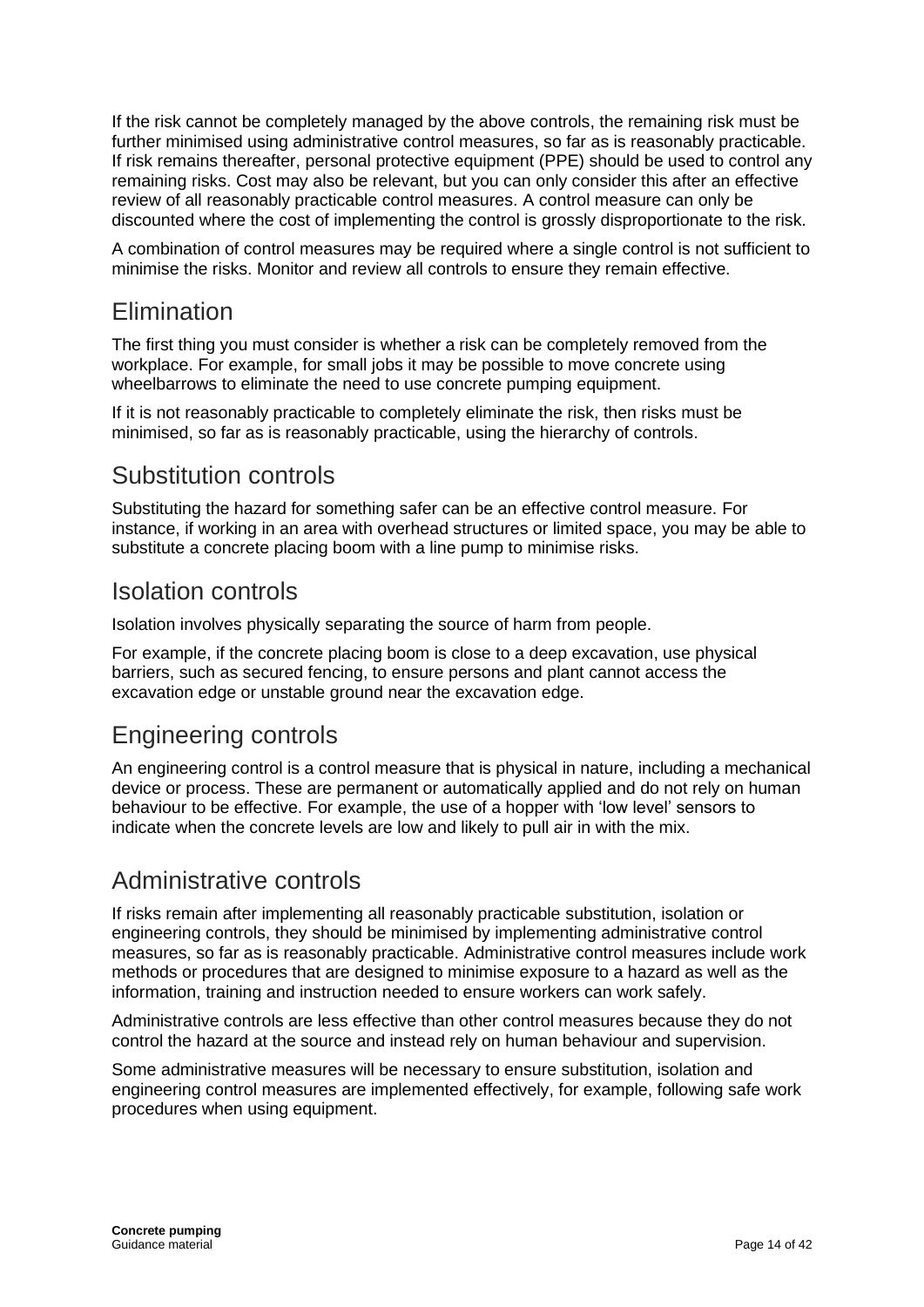### Personal Protective Equipment

Personal protective equipment (PPE) is the least effective method for controlling risk in isolation, however it can be effectively used in conjunction with higher level controls to minimise residual risk. Before beginning any pumping operation, you and the principal contractor or person in control of the workplace should assess the conditions likely to affect the health and safety of workers and arrange for the provision and use of appropriate PPE. You must provide the PPE required to manage the risks and ensure workers are trained in its correct use.

The following items of PPE may be required when pumping concrete:

- safety helmets
- eye protection
- face masks
- safety vests, and
- rubber safety boots.

The following may also be required:

- hearing protection, and
- <span id="page-14-0"></span>aloves.

## 3.2.4. Maintain and review control measures

You should regularly review control measures to make sure they remain effective. This is particularly important if there have been changes to the nature or duration of work. Consulting with workers and their representatives, if any, can help determine if the control measures are effective. You should also consider:

- if the control measures introduce any new risks
- **EXEDENT** if the workers are actively involved in identifying hazards or controls
- **EXECUTE:** if incidents are occurring more or less frequently, and
- **.** if any new information or equipment has been developed that may be effective.

<span id="page-14-1"></span>If issues with the controls are found, the risk management process should be repeated to identify additional ways to effectively manage the risks.

### $3.3.$ Information, training, instruction and supervision

You must, so far as is reasonably practicable, provide any information, instruction, training or supervision necessary to protect people from health and safety risks that arise from the work carried out as part of the business or undertaking.

You must ensure that information, training or instruction provided to a worker is suitable and adequate for:

- the nature of the work carried out by the worker
- the nature of the risks associated with the work at the time of the information, training and instruction, and
- the control measures implemented.

You must also ensure, so far as is reasonably practicable, that the information, training and instruction are provided in a way that is readily understandable for the person to whom it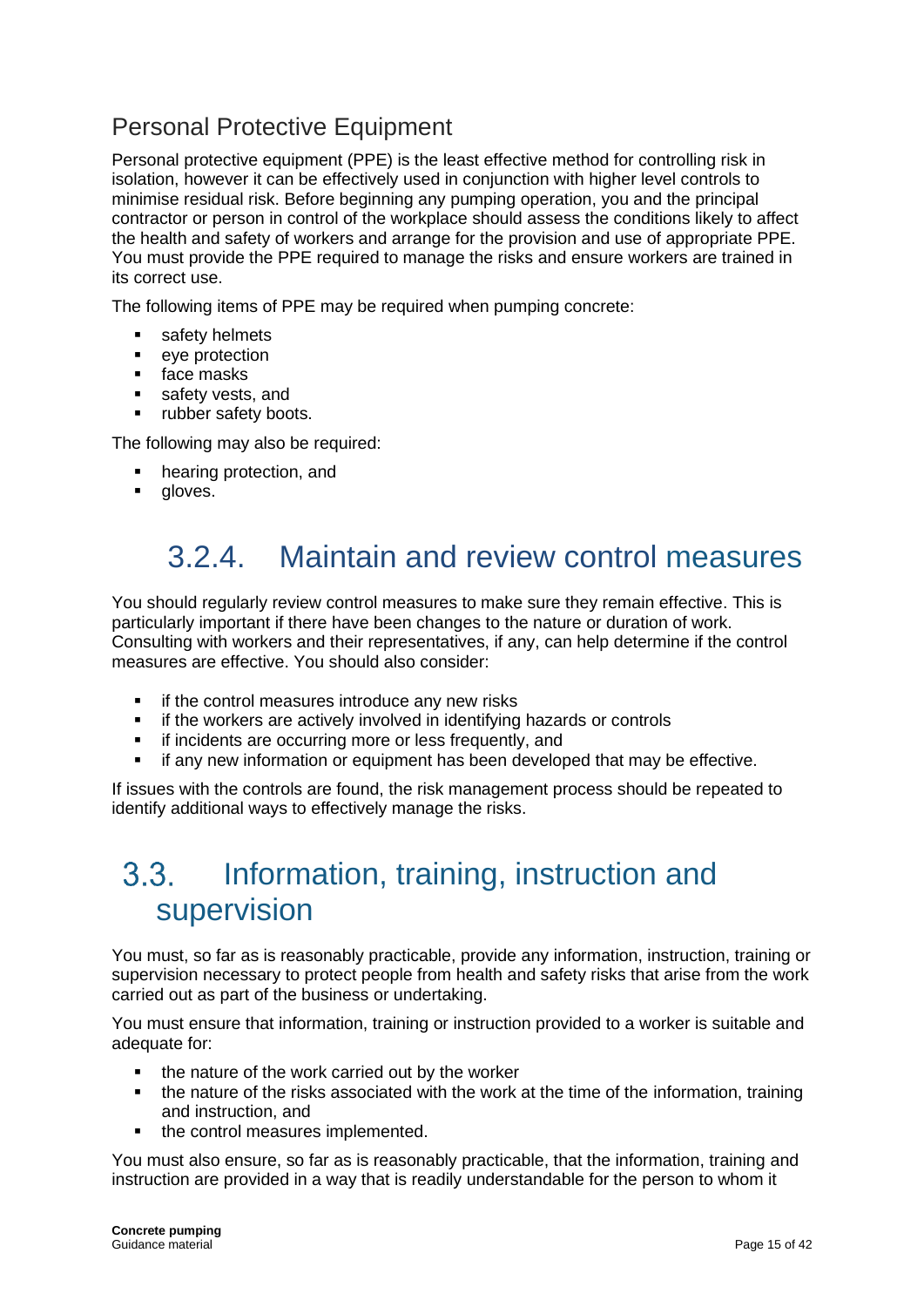### is provided.

Information, training and instruction provided to workers should include:

- familiarisation with new or unfamiliar plant and work environments
- communication procedures between the concrete pump operators, ground workers and any other relevant workers
- **•** relevant information for operators, including how to operate the equipment correctly, how to conduct pre-operational inspections and safe use of the pump
- the proper use, wearing, storage and maintenance of PPE
- the hazards and risks associated with the work performed
- how to follow the health and safety procedures associated with the work, including the contents of any SWMS for high risk construction work
- emergency and rescue procedures, including how to position equipment to ensure access to emergency controls is not obstructed
- procedures for reporting hazards and incidents, and
- control measures for other potential hazards, such as unstable ground.

Those supervising the work should also receive training. The amount and type of training required will depend on the nature of the work and the risks involved.

You must not direct or allow a worker to carry out construction work unless the worker has successfully completed general construction induction training and has carried out construction work in the last two years, if the worker completed training more than two years previously. You must also ensure the worker holds a general construction induction training card or a general construction induction training certification issued within the preceding 60 days.

For further information on induction training, see the information sheet: *[Workplace induction](https://www.safeworkaustralia.gov.au/system/files/documents/1703/information-sheet-work-induction-for-construction.pdf)  [for construction workplaces.](https://www.safeworkaustralia.gov.au/system/files/documents/1703/information-sheet-work-induction-for-construction.pdf)* 

#### <span id="page-15-0"></span> $34$ Relevant competencies

Concrete pump and boom operators must be competent to safely operate the relevant equipment. Competency is achieved through training and supervision and should be assessed by testing both theoretical knowledge and physical operation of the equipment. Anyone operating a concrete placing boom must hold the relevant high risk work licence.

Pump and boom operators should:

- be familiar with and operate the plant in line with manufacturer's (or competent person's) advice and information contained within manuals and other documents, including hydraulic pressure relief settings and maximum rated concrete pressure
- carry out the daily maintenance inspection, visual inspection of the pipeline and other preoperational inspections in accordance with the manufacturer's instructions, before pumping commences
- ensure concrete pumping equipment is not left unattended while in operation
- pump concrete only when the hopper grate is in the closed position (grates should be interlocked to prevent this)
- ensure pump flow rates match discharge rates of concrete delivery trucks
- be able to maintain a volume of concrete in the concrete pump hopper at levels that will not allow air into the pump. The SWMS should include specifics of how this will be achieved (e.g. automatic shut-off if level of concrete in hopper falls too low; or additional competent person stationed at hopper to stop the pump)
- follow the directions of the line hand, and
- ensure a system of communication is maintained with the line hand.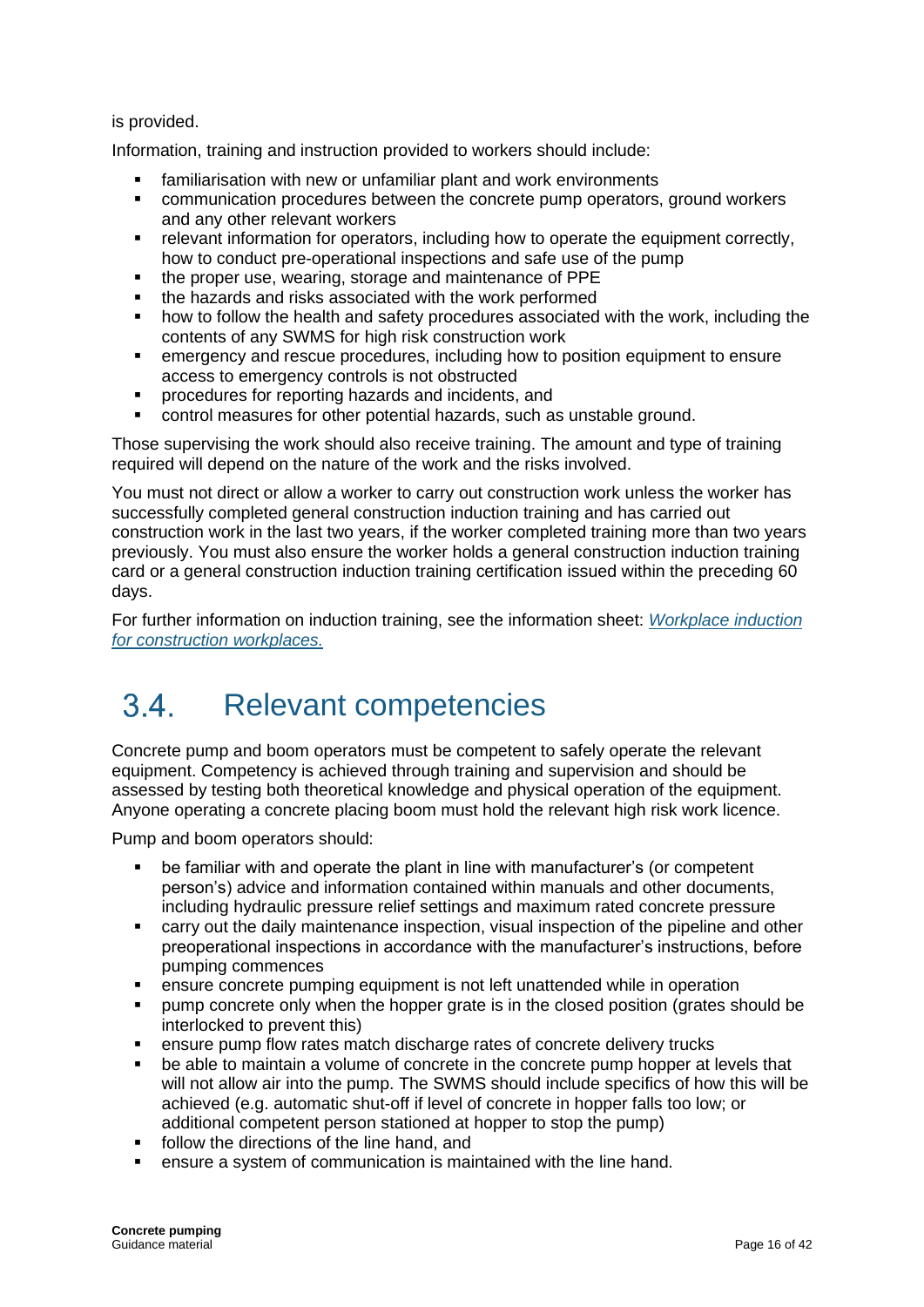### Reporting defects

Pump operators should report defects immediately. If a defect is a hazard to safety, pumping operations should be stopped until the defect is rectified. Details of reported defects and subsequent action taken should be entered into a log book.

### <span id="page-16-0"></span>Licensing requirements  $3.5$

Under the WHS Regulations, a person operating a concrete placing boom must hold a high risk work licence. Schedule 3 to the WHS Regulations identifies the classes of work that require a high risk work licence. Operators of concrete placing booms must hold the high risk work licence, Licence to operate a concrete placing boom.

You must not ordinarily direct or allow a worker to carry out high risk work unless you have seen written evidence of the worker's high risk work licence.

A person who operates a concrete placing boom is not required to be licensed if they are undertaking training to obtain their high risk work licence and supervised by a person holding the relevant licence. A licence is also not required if the work carried out is:

- solely for manufacturing, testing, trialling, installing, commissioning, maintaining, servicing, repairing, altering or disposing of the concrete placing boom, or
- solely for the purpose of moving, loading or unloading the concrete placing boom in the workplace.

### <span id="page-16-1"></span> $36$ Emergency plans

You must ensure an emergency plan is prepared for each workplace where concrete pumping equipment will operate. You must ensure workers are trained and familiar with emergency and rescue procedures. The plan must be tested in the workplace and include emergency procedures like effective response, evacuation and notifying emergency services.

Workers should know how to contact emergency services, with contact numbers easily accessible. Signs displaying evacuation locations should be placed where they can be easily seen.

Rescue equipment should be available and easily accessible. There should be processes in place so that injured workers, including the concrete boom operator, can be rescued.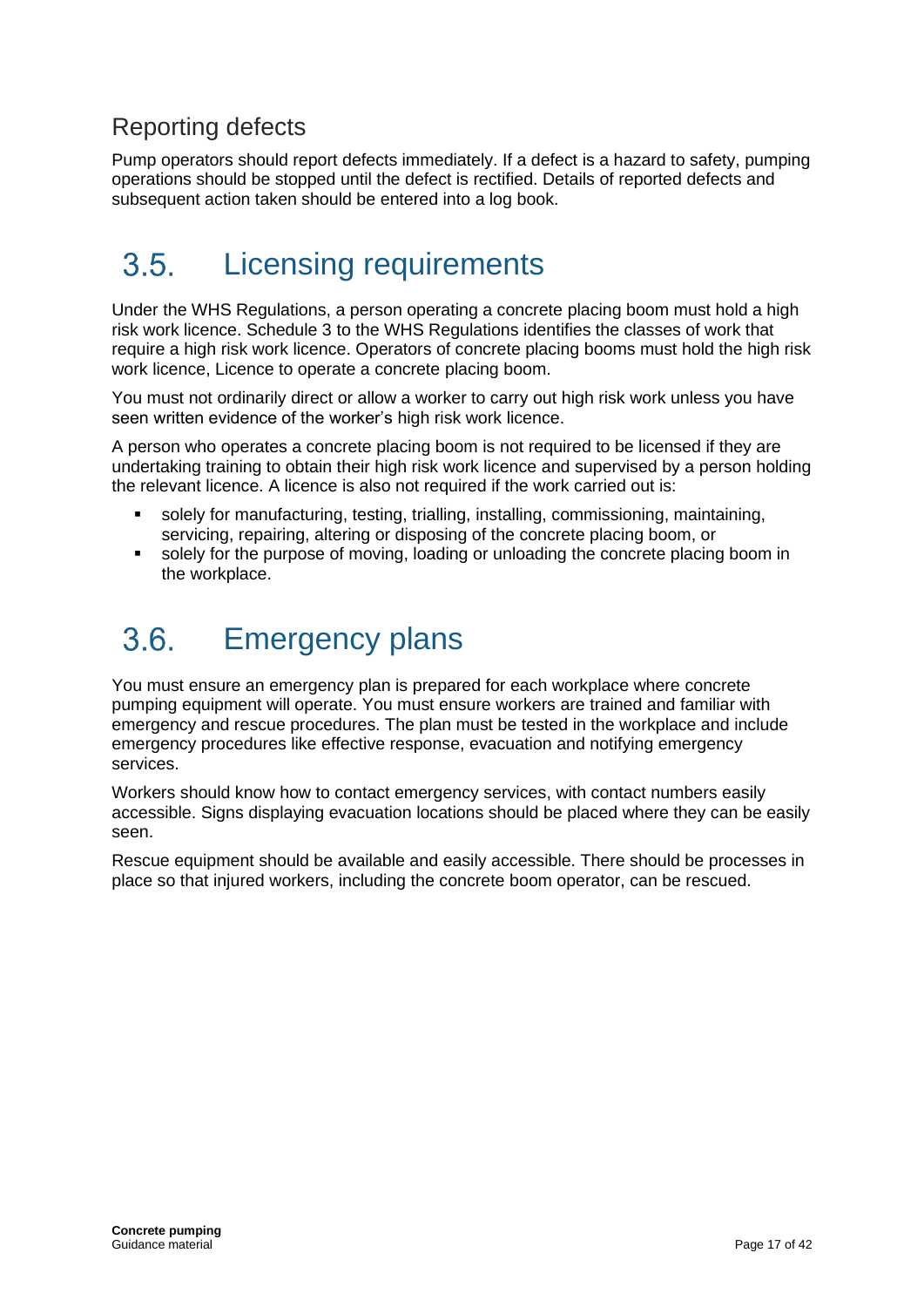## <span id="page-17-0"></span>4. Planning and preparation for concrete pumping operations

Planning and preparation is the first step in ensuring that work is done safely. Planning for concrete pumping operations should start as early as possible in the development of any work or project to help eliminate many of the associated health and safety risks. For planning to be successful, it should involve consultation with all people engaged in the work. This may include the principal contractor, any PCBUs, the electricity authority, designer, project manager, road authorities and operators of the plant.

### <span id="page-17-1"></span> $4.1.$ Registering a concrete placing boom

Concrete placing booms must be registered with a WHS regulator before they can be used in the workplace. Concrete placing boom designs must be design registered before being supplied, and the plant must also be item registered before being commissioned for use. The concrete placing boom manufacturer or supplier must provide the design registration number with the plant.

The concrete placing boom design registration number must be readily accessible in the vicinity of the plant at all times. If a person modifies a concrete placing boom, they then take on the duties of a designer under WHS laws. They must ensure the modified plant is safe and the new design is design registered.

### <span id="page-17-2"></span>42 Pumping operation planning

Effective planning will help identify ways to protect people who are:

- directly involved in the concrete pumping work
- performing other work activities at the workplace, and
- the general public.

When planning concrete pumping operations, you should consider:

- liaising with electricity supply authorities regarding the safe supply of electricity and control measures for working around existing power supplies
- the proximity to overhead and underground powerlines, eliminating electrical risks if possible or using appropriate control measures to minimise risks, such as exclusion zones. The concrete placing boom manufacturer may specify instructions for operating near power lines which should be followed when planning concrete pumping operations
- concrete pumping requirements, including concrete pumping equipment selection, concrete delivery, ground conditions and site access, at the project design stage
- traffic control requirements
- ensuring that an emergency plan has been prepared for each workplace where concrete pumping work will be undertaken
- providing additional safety observers and spotters, depending on the size and complexity of the work
- **•** ensuring plant is suitable for the work and minimises the risks of injury from movements such as hose whip
- maintaining adequate clearances between mobile plant (such as cranes, elevating work platforms, forklifts), mobile plant loads and concrete pumping equipment and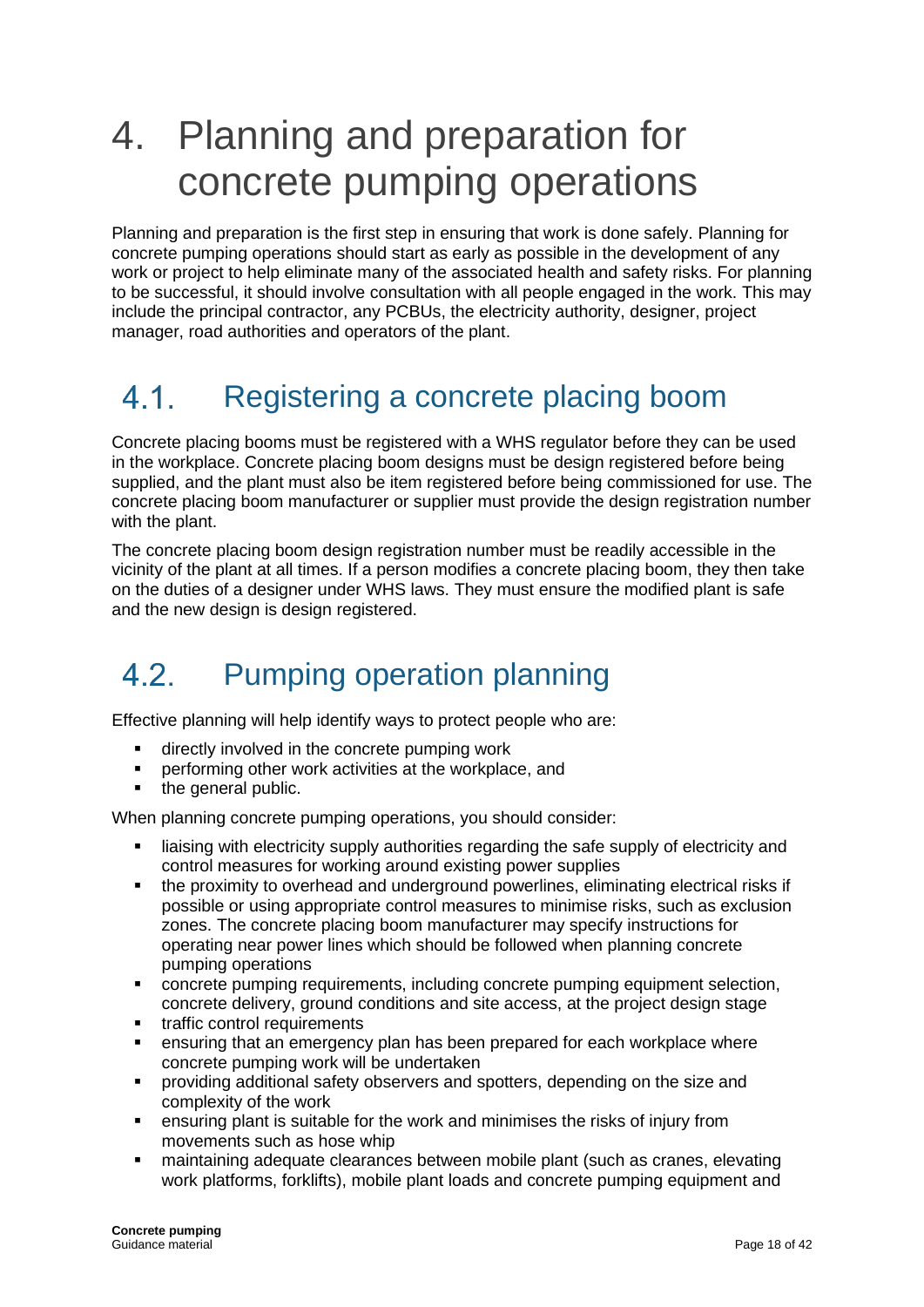ensuring you conduct negotiations between worksites, so you are able maintain sufficient clearances when mobile plant and concrete pumping equipment operate on adjacent worksites and share the same airspace.

Before commencing concrete pumping operations, you should ensure that:

- people not involved in concrete pumping (workers and members of the public) are excluded from the work area
- **•** if required, the spotter stays in view of the concrete truck driver while the truck is moving. If the spotter is out of the view of the truck driver, the driver is to stop the vehicle
- people in the concrete delivery area are wearing high visibility vests
- concrete trucks have audible reversing alarms and flashing amber lights
- permits have been obtained from the relevant authority where concrete pumps are set up on, or adjacent to, public roads
- the weather conditions are suitable for the pour, and
- any necessary barriers and signage are in place, no matter how brief the occupation of the site, for the:
	- o protection of workers and the public
	- $\circ$  protection of the pipes and the pump
	- o provision of adequate warning of changes in surface condition, and the presence of personnel or plant engaged in work on the road
	- o adequate instruction of road users and their safe guidance through, around or past the worksite.

In addition, each pump unit should be equipped with the following items:

- first aid kit (including eye wash)
- fire extinguishers, and
- sufficient reflective traffic cones, signs (e.g. exclusion zone) and high visibility vests.

#### <span id="page-18-0"></span> $4.3.$ Safe work method statements

The WHS Regulations state that a SWMS is required for high risk construction work. Some examples of high risk construction work most likely to be applicable to concrete pumping include work carried out:

- in an area where there is any movement of mobile powered plant
- on, in or adjacent to a road, railway, shipping lane or other traffic corridor in use by traffic other than pedestrians
- in or near a shaft or trench deeper than 1.5 m or a tunnel, and
- near energised electrical installations or services

A SWMS is a written document that must identify the high risk construction work activities to be carried out at a workplace, the hazards and risks to health and safety arising from these activities, the measures to be implemented to control the risks and how the control measures are to be implemented, monitored and reviewed.

Its primary purpose is to help PCBUs, supervisors and workers implement and monitor the control measures established at the workplace to ensure high risk construction work is carried out safely.

### Who is responsible for preparing a SWMS?

As a PCBU, you must prepare a SWMS—or ensure a SWMS has been prepared—before high risk construction work starts.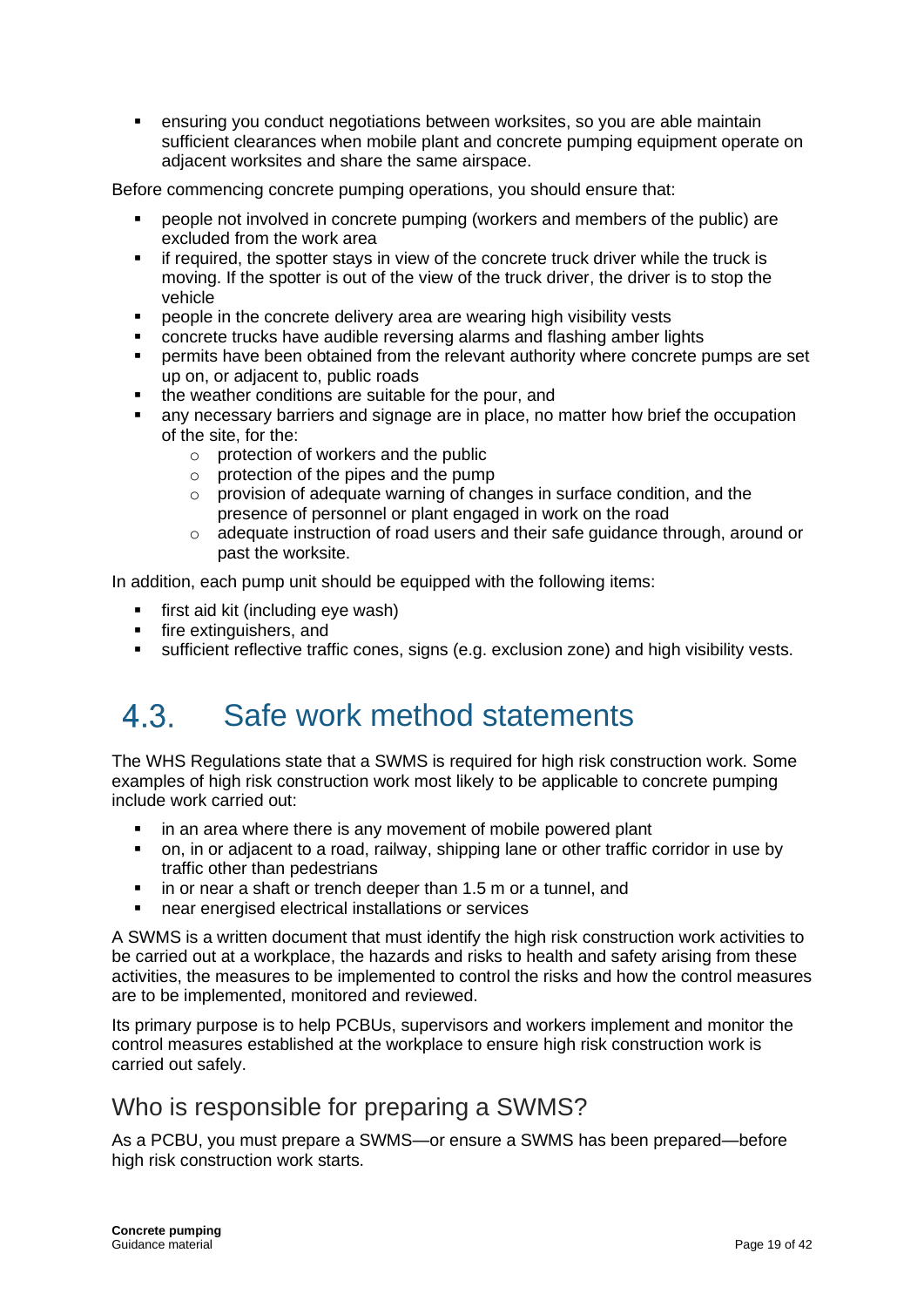The person responsible for carrying out the high risk construction work is best placed to prepare the SWMS, in consultation with workers who will be directly engaged in the work.

If more than one PCBU has the duty to ensure a SWMS is or has been prepared, they must consult and cooperate with each other to coordinate who will be responsible for actually preparing it.

There may be situations where there are different types of high risk construction work occurring at the same workplace. In these cases, one SWMS may be prepared to cover all high risk construction work activities. Alternatively, a separate SWMS can be prepared for each type of high risk construction work. If separate SWMS are prepared, consider how the different work activities may impact on each other and whether this may lead to inconsistencies between control measures.

### SWMS content

The content of a SWMS should provide clear direction on the control measures to be implemented.

SWMS must be accessible and understandable to any individual who needs to use it. It is important that those who need to carry out work in accordance with the SWMS understand the detail of the SWMS and what they are required to do to implement and maintain risk controls. For example, it should consider the literacy needs and the cultural or linguistically diverse backgrounds of workers.

### **Consultation**

Workers and their health and safety representatives, if any, must be consulted so far as is reasonably practicable when preparing a SWMS. If there are no workers engaged at the planning stage, you must consult with workers when the SWMS is first made available, for example during workplace-specific training or a toolbox talk. You must also consult with workers and their health and safety representatives, if any, when a SWMS is reviewed.

### Complying with a SWMS

If you are involved in high risk construction work, you must put in place arrangements to ensure the work is carried out in accordance with the SWMS. The PCBU who directly engages the workers performing the high risk construction work is best placed to implement the SWMS and to ensure compliance.

A principal contractor must have a system in place to monitor compliance with the SWMS.

If work is not being carried out in accordance with the SWMS then the work must stop immediately, or as soon as it is safe to do so. Work must not resume until it complies with the SWMS. If another method is identified as being a reasonably practicable option, you should revise the SWMS to take this into account before re-commencing work.

#### <span id="page-19-0"></span>44 Concrete pumping equipment owner

The owner of concrete pumping equipment must take all reasonable steps to ensure that all safety features and warning devices of the plant are operational and used in accordance with the relevant instructions and training.

An owner who employs concrete pump operators should also ensure that operators have undergone appropriate training and that line hands are trained and competent.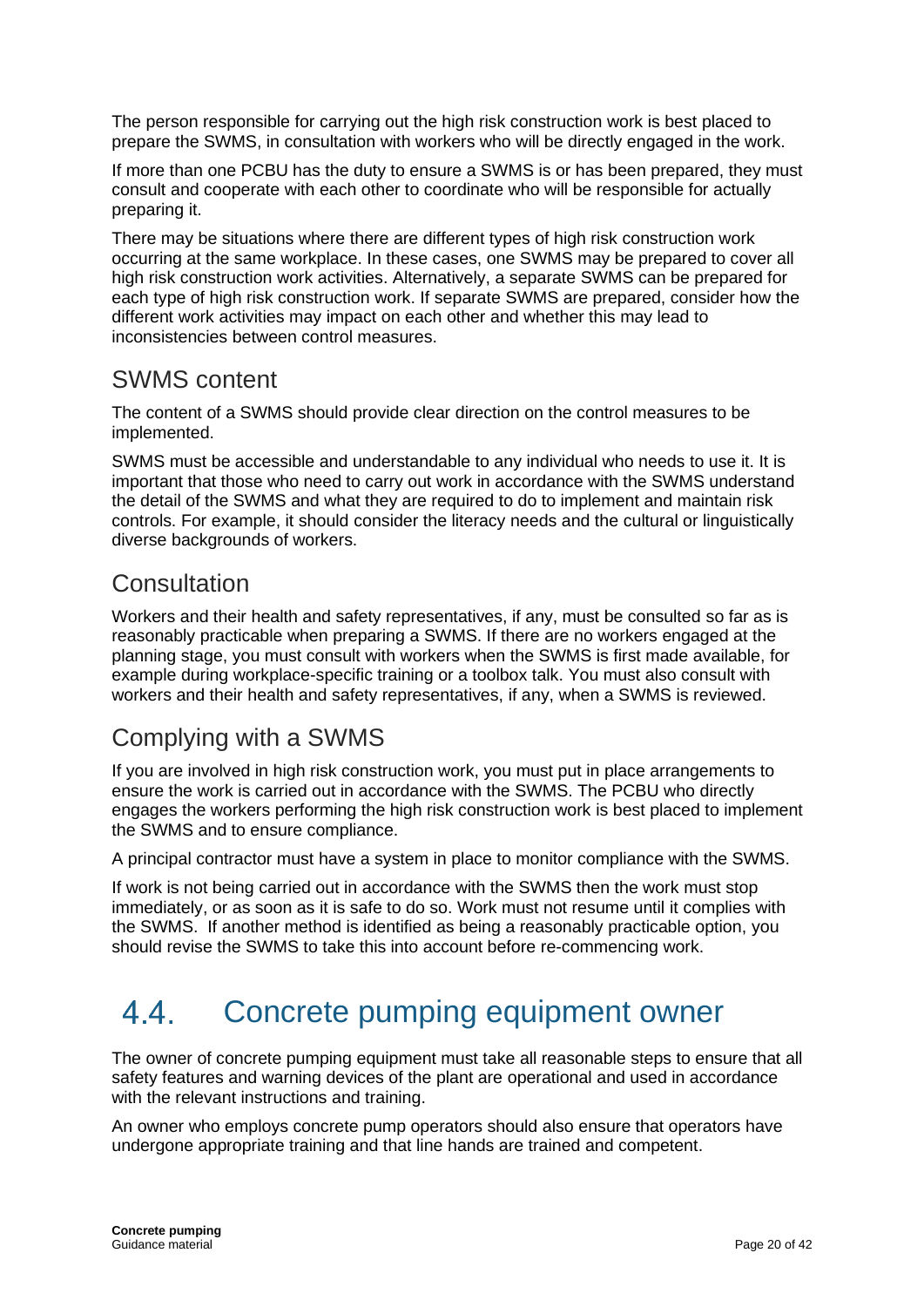The owner must ensure that all information obtained from the manufacturer of the concrete pumping equipment is supplied and readily available to those who need it (e.g. the concrete pumping equipment manufacturer's operating manual should be kept with the concrete pump, and maintenance staff should have access to all current maintenance manuals). The owner should ensure the design, maintenance records and all inspection reports for the plant are available and signed off before deployment.

### <span id="page-20-0"></span>Concrete pumping equipment operator 4.5

A concrete pump operator must always operate the concrete pumping equipment safely. Concrete operators are required to know:

- the model of plant to be operated, its characteristics, functions and limitations
- the information in the concrete pumping equipment's operating manual, and
- any site conditions that may affect concrete pump operations, including the presence of overhead powerlines and nearby structures and plant, for example cranes.

Before and during concrete pumping operations, the operator should:

- check unauthorised people are not present in the concrete pumping exclusion zone
- check each boom motion is safe and without risk
- complete the daily inspection checklist, including filling out the log book
- for mobile concrete placing booms, ensure outriggers are set according to the manufacturer's operating instructions for the specific type of mobile concrete pump
- monitor the safe use of the concrete pump, concrete delivery lines and boom (if fitted)

*Note:* In the case of satellite booms, the boom operator is responsible for the safe operation of the boom but will not be able to monitor the hopper – a separate pump operator located at the pump will perform this function. Likewise, the pump operator on a satellite boom installation is not able to monitor the safe operation of the concrete placing boom. In these cases, a reliable means of communication must be provided between the boom operator and pump operator.

- in the case of mobile concrete placing booms, periodically check outriggers or stabilisers for movement during operation
- be in view of the line hand and monitor the safe delivery of concrete, and
- monitor the concrete hopper.

Operators of concrete placing booms must hold the high risk work licence, *Licence to operate a concrete placing boom*. Where the discharge hose needs to be moved, directed or held during the pour, the concrete pump operator is not to carry out the task of the line hand located at the end of the concrete delivery line.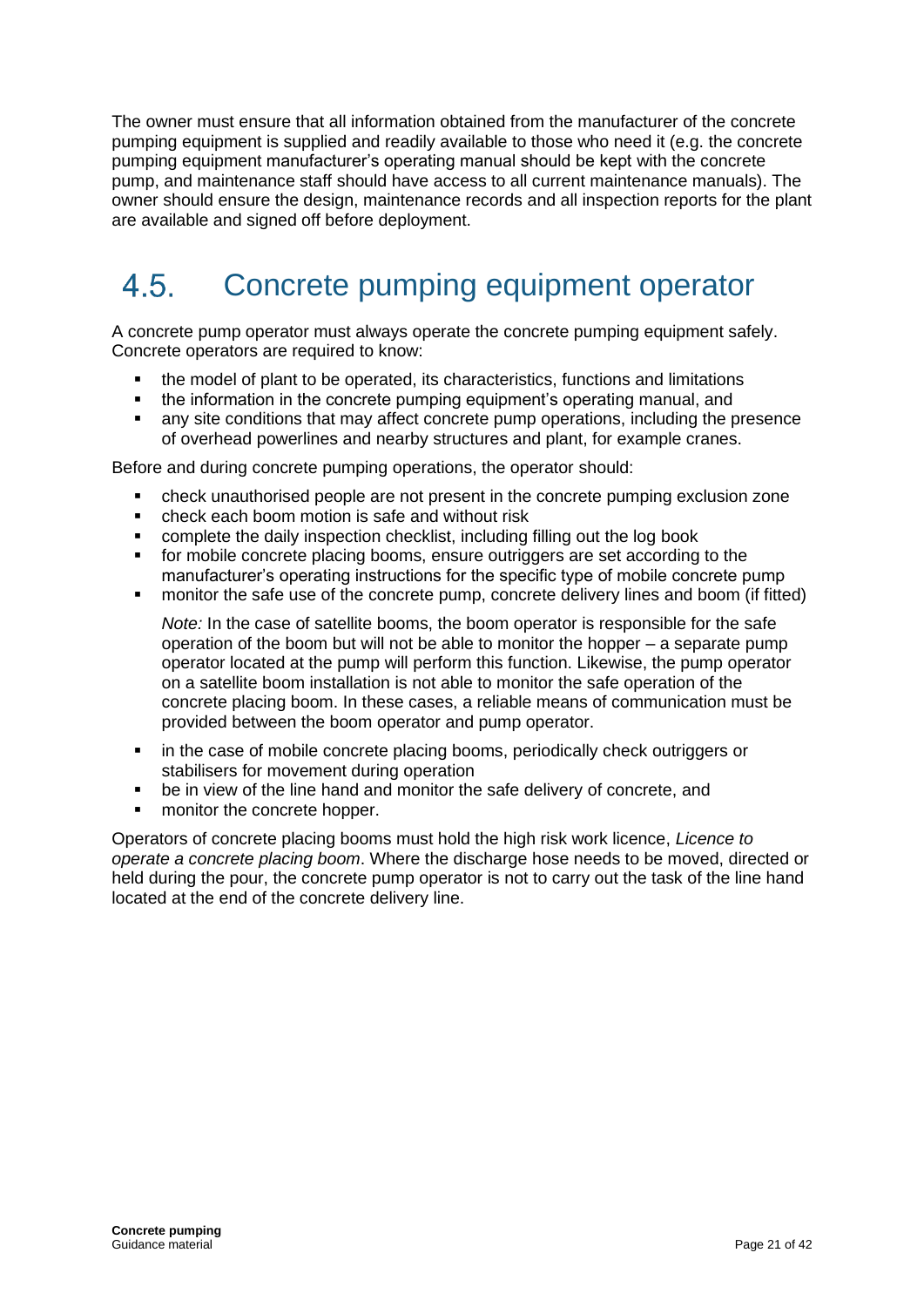## <span id="page-21-0"></span>5. Safe operation of concrete pumping equipment

### <span id="page-21-1"></span> $51$ Setting up on site

When setting up a concrete pump, the area should be level, capable of supporting the load and free of obstructions. If it is not possible to set up the pump on level ground, ensure that the incline or angle of the machine does not exceed the manufacturer's recommendations.

If outriggers are required, you should ensure:

- adequate outrigger pads (e.g. timbers) for packing the base plate are supplied
- the outrigger pads are clear of excavations, soft or filled ground, or other obstacles
- the outrigger pads have sufficient bearing area to support the machine
- the outriggers are regularly checked to ensure stability, and
- the outriggers are adequately protected from inadvertent impact (e.g. from passing traffic).

Short legging is a practice that should be avoided wherever possible, due to the increased risk of overturning the pump.

Take particular care when a concrete pump is used in the vicinity of an excavation. The weight of the concrete pump, vibration and the load can affect the stability of the excavation wall and cause the excavation wall to collapse, which may lead to the concrete pump overturning. Do not position the pump over or adjacent to:

- previously disturbed ground that has been backfilled
- excavations, trenches or holes in the ground
- cellars, basements or pits, or
- inadequately compacted or soft ground.

The operator should immediately refer any concerns over the placement of the concrete pumping equipment (i.e. if it is on unstable ground or near an excavation) to the principal contractor.

Ensure unauthorised persons are kept away from the plant. Authorised persons working in the concrete pumping exclusion zone should wear high visibility vests.

The area should be clearly marked and made safe from other traffic, ensuring there is clear access for the safe movement of materials, equipment and persons. If concrete pumping activity is taking place on or near the access way, put in place a second access way.

Setup areas should also be provided with clear access and adequate lighting at all times during operation. Clearly post signage stating that the area is for authorised persons only.

### <span id="page-21-2"></span> $5.2.$ Maintaining stability of concrete placing equipment

### Ground factors

Ground conditions can vary dramatically from one workplace to another, and even within the one workplace. Ground conditions can affect the stability of concrete pumping equipment and may cause it to overturn and result in serious injury.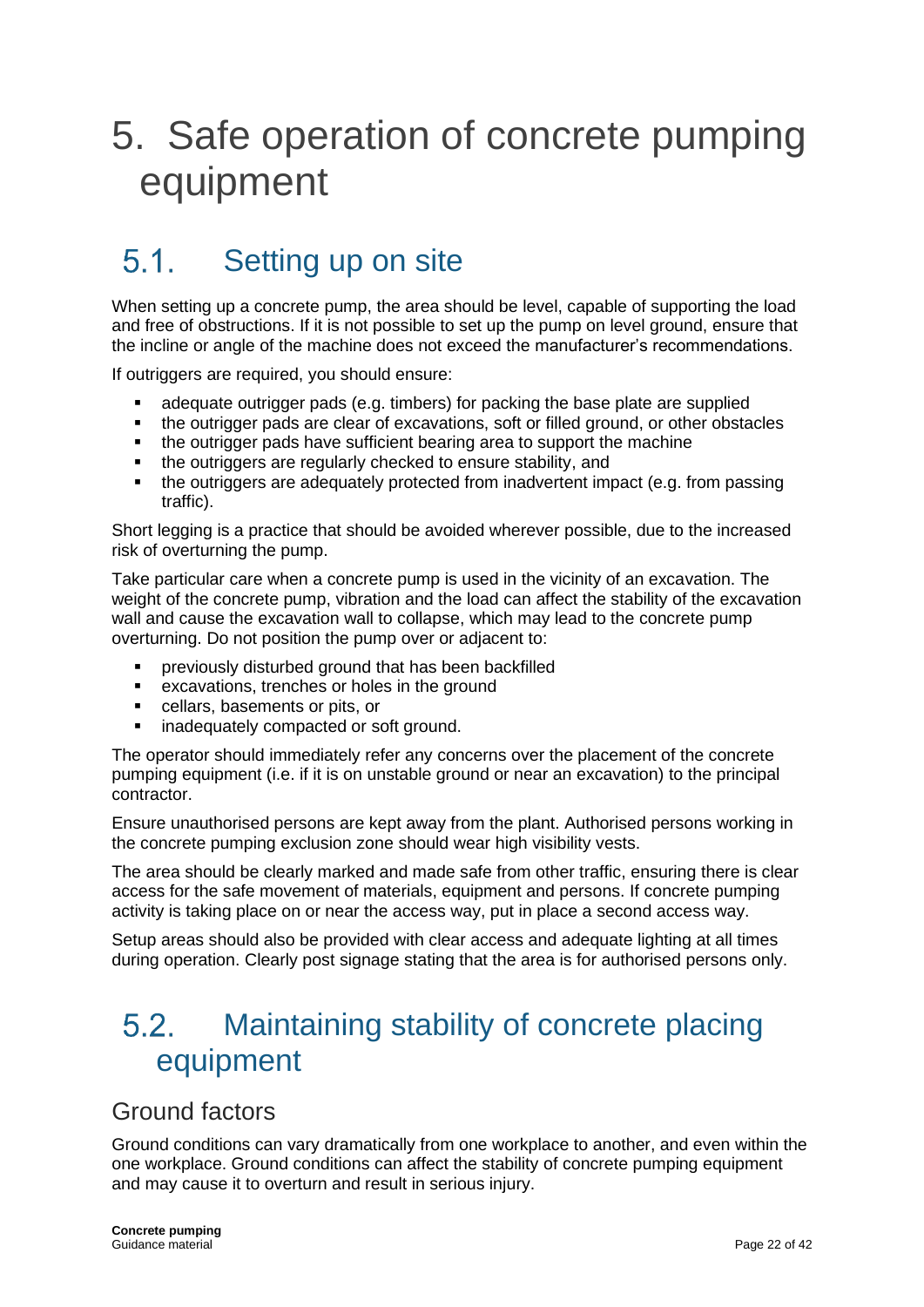The following may affect ground stability:

- slope/gradient
- water (including mud and underground sources)
- the type of ground (e.g. clay, sand, rock)
- back-filled ground
- cavities or penetrations in the ground
- continued operation of the concrete pump in one location
- clearances to other services.

### Wind loading

Do not operate mobile and satellite concrete placing booms in winds exceeding manufacturer's specifications. This information should be either on the manufacturer's identification plate on the unit or in the operating manual for the unit.

### <span id="page-22-0"></span> $5.3.$ Role of a spotter

A spotter is a person who is trained and competent to observe and advise the pump/vehicle operators, if the vehicle or the pump is likely to contact a person, structure or moving plant on site.

The spotter should:

- have knowledge about working safely around moving plant, including the understanding of escape routes and maintaining visibility
- **•** understand the relevant traffic management quidelines for the site, including any sitespecific traffic management plan and SWMS
- understand exclusion zones, how the concrete pump operates and the limits of its range of movement, and
- understand the potential of the equipment to encroach on exclusion zones or contact people, structures, or plant.

### <span id="page-22-1"></span>54 Concrete delivery

The concrete delivery process poses risks to the concrete delivery truck driver, the concrete pump operator, the allocated spotter, other workers working in and around the concrete pumping exclusion zone and members of the public.

These risks include being hit or run-over by a delivery truck, or being trapped between the delivery truck and hopper or between delivery trucks. Risks also include entanglement, crushing and amputation from the concrete hopper and being struck by plant and other material.

A checklist for safely receiving concrete delivery and delivering it to the pump hopper is included in Appendix A.

### <span id="page-22-2"></span>55 Concrete pumping

When pumping concrete, there may be a risk of concrete lines bursting, lines becoming unrestrained and pipe clamps being dislodged. Damage to delivery hose or the inappropriate selection of the delivery hose may also cause the discharge of concrete under pressure.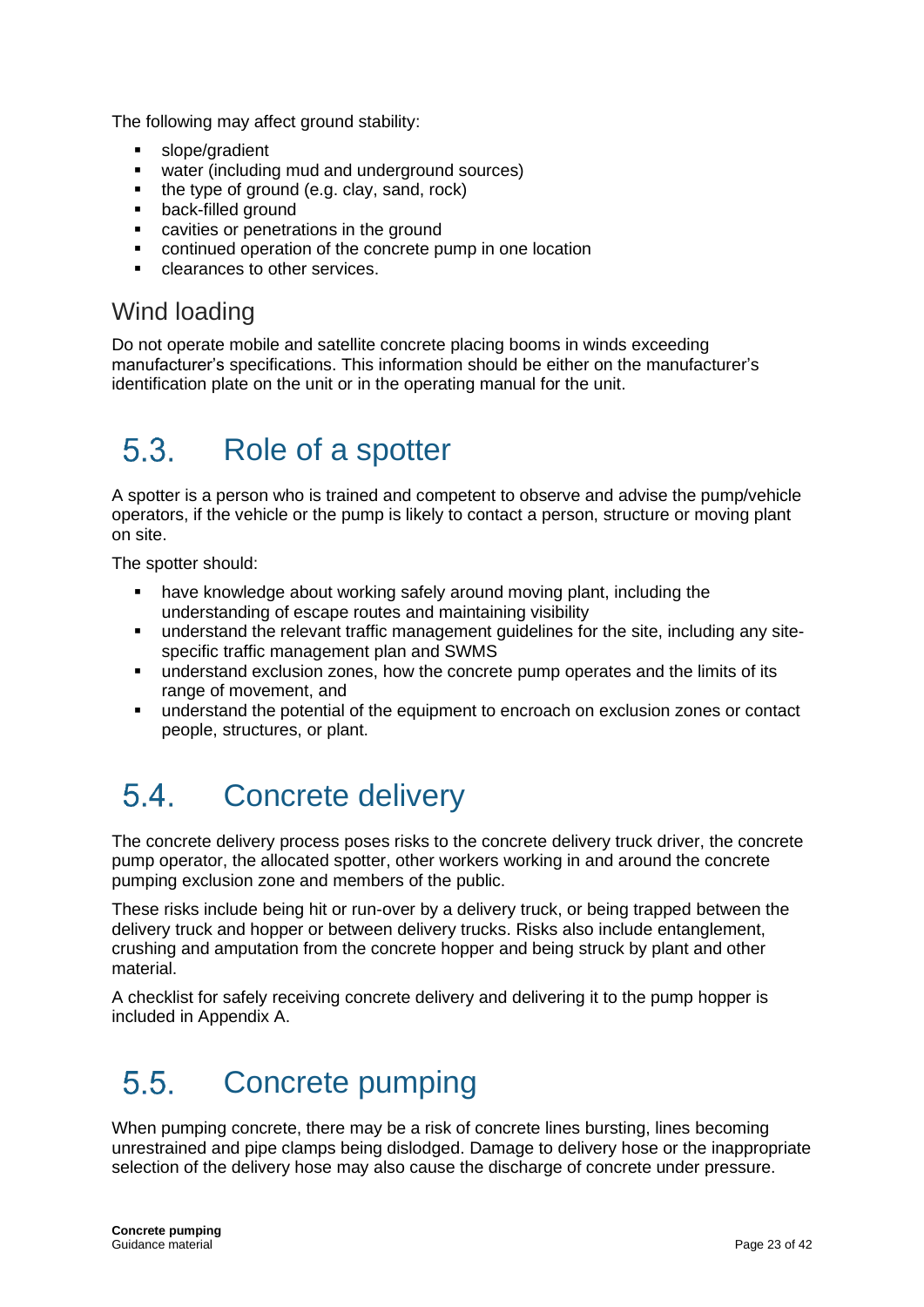A checklist for minimising health and safety risks when pumping concrete is given in Appendix B.

### Minimising the risk of hose whip

Hose whip is the term used to describe uncontrolled and rapid motion of the flexible rubber hose on the end of a concrete placing boom or other concrete delivery line. Hose whip is extremely dangerous and can occur during the concrete pumping operation itself or when the line is being cleaned out.

People can be seriously injured or killed by being struck directly by the whipping hose itself, being knocked over and hitting the ground or an object or being hit by ejected material.

A checklist for minimising the likelihood of injury from hose whip when operating concrete pumping equipment is given in Appendix C.

### Avoiding blockages

Concrete line blockages can be caused by mix design deficiencies, pipeline and joint deficiencies and excessive component wear in parts of the concrete pump. This is dangerous as blockages can cause segregation of the concrete mix, meaning components of the mix do not bind together and start to separate.

A checklist for minimising risks associated with concrete line blockages is provided in Appendix D.

### Clearing blockages

The operator may be able to break an aggregate jam loose by alternately reversing the pump and resuming pumping a few times. Though a minor blockage can be cleared in this way, no amount of pressure will clear a major blockage. Do not continue the reversing process for more than a few attempts because it can make the blockage even tighter.

If reversing the pump does not work, an alternative method needs to be carried out to locate the blockage.

When attempting to clear a blocked concrete delivery line, follow the checklist provided Appendix D to minimise risks to health and safety.

### On-site line cleaning

Dislodged concrete and plugs used for cleaning can act as a high-velocity projectile, potentially striking both workers doing cleaning and others nearby. You should undertake and document risk assessments to effectively control the risks of line cleaning.

When performing line cleaning, follow the checklist given in Appendix E.

### On-site pump cleaning

Entanglement, crushing, and amputation hazards exist in a concrete hopper and pumping device.

To minimise risks to health and safety when cleaning a pump on-site, follow the checklist provided in Appendix E.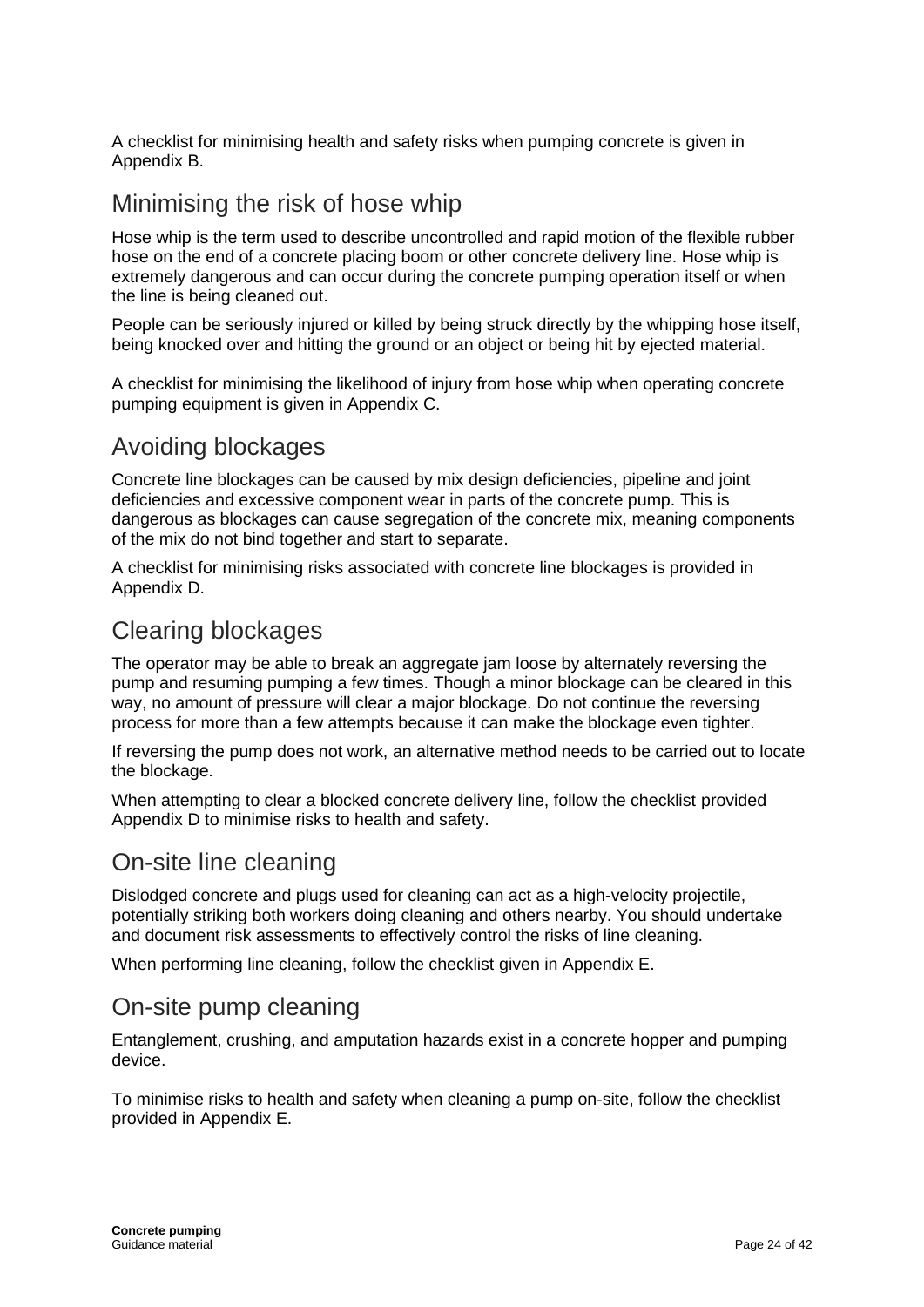## <span id="page-24-0"></span>5.6 Traffic control

Concrete pumping is often carried out in busy, trafficable areas. Motorists, cyclists, pedestrians, delivery truck drivers and workers may interact with concrete pumping equipment as it arrives and is set up in the designated concrete pumping area.

There are numerous ways to control the risks associated with working on roads or roadrelated areas. Examples of traffic control measures that may be considered include:

- road closures
- footpath closures
- detours
- protective barriers, and
- traffic controllers

Where concrete pumping involves multiple truck deliveries, there should be a spotter. separate from any traffic controllers in place, who is responsible for controlling the delivery of the concrete trucks.

<span id="page-24-1"></span>Further information can be found in the *[Workplace traffic management guidance material.](https://www.safeworkaustralia.gov.au/collection/workplace-traffic-management-guidance-material)*

#### 57 Preparation for road travel

The manufacturer's instructions must always be followed. Where appropriate:

- secure outriggers (both hydraulic and manual), with a locking device specified by the manufacturer and stow in a travelling position to prevent lateral movement
- stow loose components (such as pipes, couplings and tools etc) in appropriate storage areas in accordance with manufacturer or other any relevant published guidelines
- disengage all drives to hydraulic pumps (for operating the concrete pump), boom and/or outriggers, and put the controls in the off position, and
- restrain booms in accordance with any manufacturers' instructions to ensure there is no unintended movement.

### <span id="page-24-2"></span>58 **Noise**

Operators of concrete placing equipment should be provided with suitable hearing protection and relevant training. The operator should remain aware of changes in noise levels during operation which may be an indicator of an unsafe condition.

## <span id="page-24-3"></span>Fumes

If possible, place the truck in a position that will eliminate or reduce the build-up of exhaust fumes.

If it is necessary to place the truck in an enclosed area, ensure that an adequate level of ventilation is maintained to prevent the build-up of hazardous exhaust fumes or that exhaust fumes are vented to open air.

You should ensure fumes are dispersed if the concentration level is likely to exceed safe levels, particularly when working in enclosed spaces.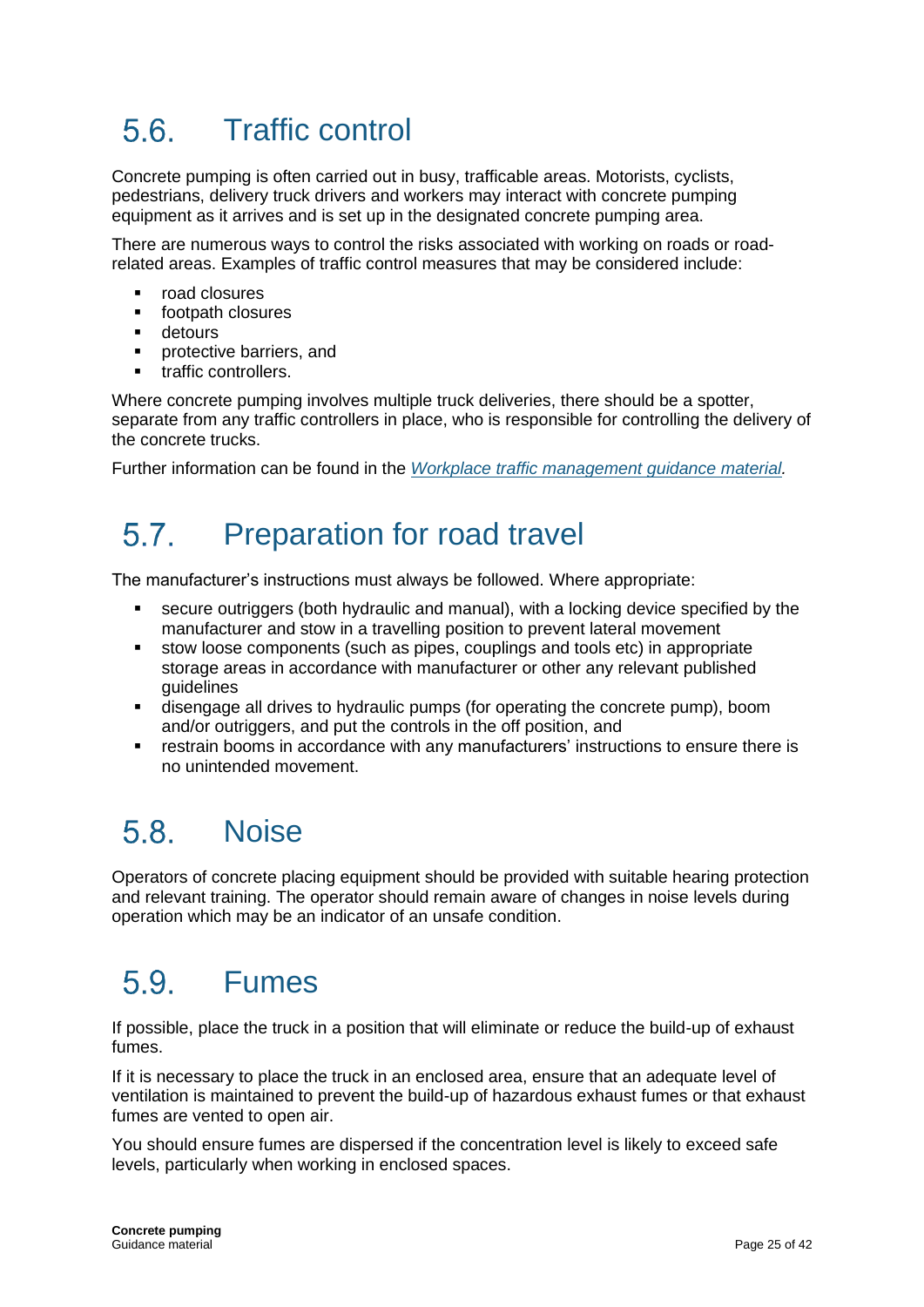# <span id="page-25-0"></span>6. Working near overhead powerlines

Electric lines can have significant risks including electrocution, arcing, explosion or fire causing burns, unpredictable cable whiplash and other objects being electrified like signs, poles, trees or branches. Contact with energised overhead or underground electric lines can be fatal regardless of the voltage they carry. It is not necessary to touch an overhead electric line to be electrocuted. A 'flashover' or 'arc' can electrocute people when close to a line conductor.

Ensure, so far as is reasonably practicable, no person or concrete pumping equipment at the workplace comes within an unsafe distance of an overhead or underground electric line.

If this is not reasonably practicable, carry out a risk assessment and implement control measures to manage the risks. The control measures must be consistent with requirements of the relevant electricity supply authority.

A safety observer should be used when the concrete pumping equipment is in motion and likely to enter a restricted work zone established around electric lines.

Most risks can be controlled by observing safe working distances for people and concrete pumping equipment working near electric lines. Safe working distances will depend on the type of work and the voltage of the electric lines. Contact the relevant electricity supply authority to determine the type of control measures required. This may include isolating the electric line for the duration of the work.

Contact with energised overhead electric lines may have an impact on parts of the concrete pumping equipment. If contact occurs, the concrete pumping equipment should be immediately placed out-of-service until it has been inspected by a competent person and proven to be safe to use.

Further information can be found in the *[General guide for working in the vicinity of overhead](https://www.safeworkaustralia.gov.au/doc/overhead-underground-electric-lines-general-guide)  [and underground electric lines](https://www.safeworkaustralia.gov.au/doc/overhead-underground-electric-lines-general-guide)*.

### <span id="page-25-1"></span>Electrical safety laws 61

Information about requirements for working near overhead powerlines can be provided by your local electrical safety regulator.

Contact details for your local electricity safety regulator can be found on the Safe Work Australia website.

### <span id="page-25-2"></span>62 Planning for work near overhead powerlines

Contact with overhead powerlines can pose a risk of electric shock or electrocution when operating a concrete placing boom. Do not operate concrete placing booms over the top of energised powerlines for the following reasons:

- the shape and height of the boom does not allow for a large separation distance from the powerlines
- boom movement may occur due to pumping motions, wind and 'bounce' as the boom is handled, and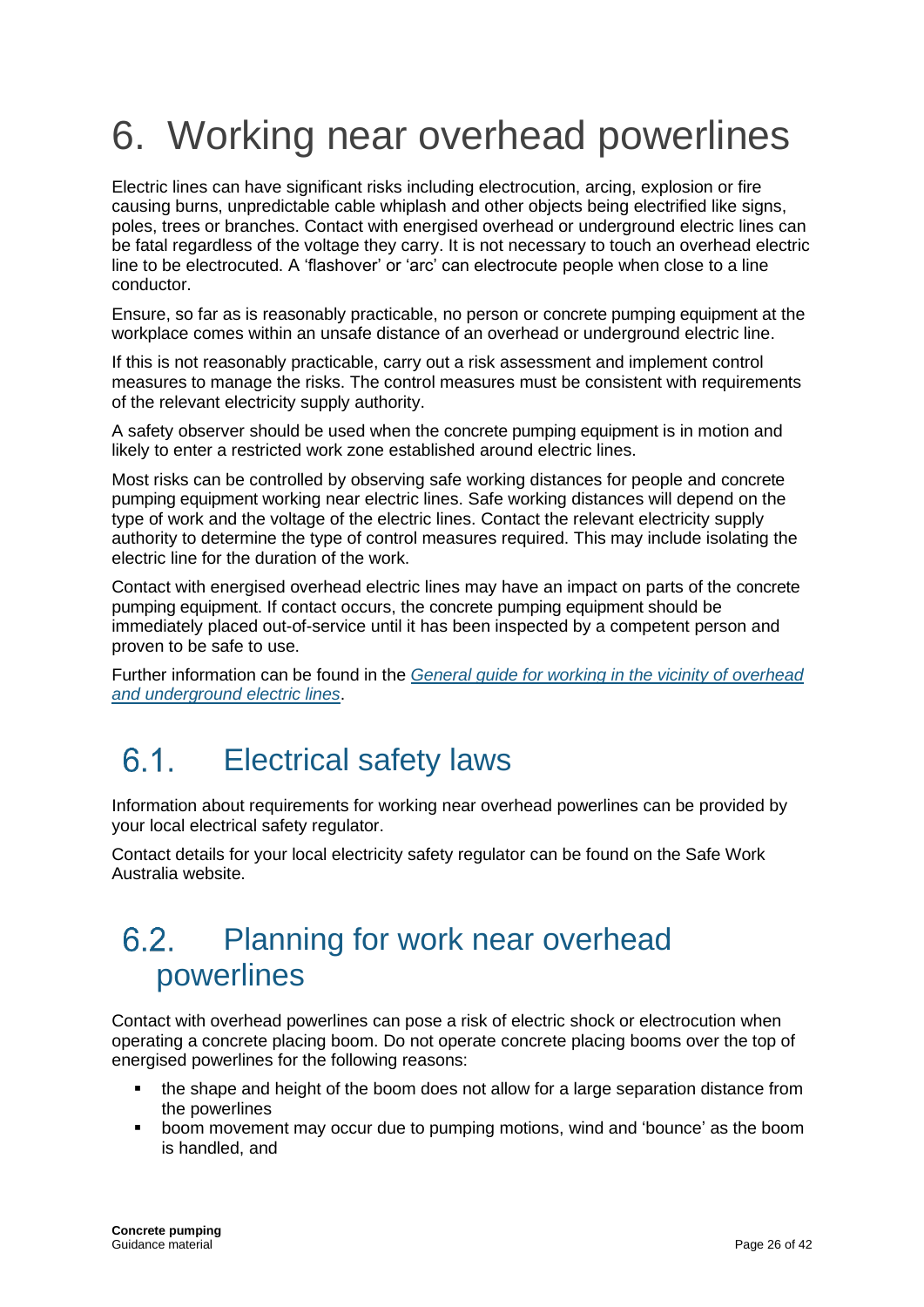it can be extremely difficult for safety observers observing from the ground to judge distances and determine clearance from the powerlines.

Before setting up a concrete placing boom near overhead powerlines, you should conduct an inspection to identify the presence of overhead powerlines that may pose a risk.

The most effective way to eliminate any risk of electric shock is by turning off the power. You should discuss options for de-energising or re-routing the electricity supply with the relevant electrical network operator (electricity supplier).

### <span id="page-26-0"></span>Approach distances  $6.3$

Prior to starting work, you should determine what approach distances and work zones (see Figure 1) are required for the safe operation of the concrete pumping equipment and the safety of the operator and other workers.

The approach distance for each work zone will vary depending on the voltage of the overhead electric line and the level of authorisation of each person doing the work. As the risk increases, a greater approach distance is required.

There are three work zones (see Figure 1 below):

- **Zone C** is a No Go Zone closest to and surrounding the electric line where Electricity Supply Authority approval is required. A 'permit to work' may be required.
- **Zone B** surrounds the electric line and is further away than Zone C. It is for authorised people. Authorised people are workers who have successfully completed a recognised training course in overhead line electrical hazards so are permitted to work in Zone B.
- **Zone A** is furthest away from the electric line and is for unauthorised people. Unauthorised people are workers who have not received training in overhead line electrical hazards and do not have sufficient training or experience to enable them to avoid the dangers from overhead electric lines and associated electrical equipment.





Refer to the relevant electrical safety authority for further advice. Australian standard AS2550.15:2019 *Cranes, hoists and winches – safe use – concrete placing equipment* provides additional guidance.

#### <span id="page-26-1"></span>64 The safety observer zone

Concrete pumping equipment is in a safety observer zone when it is possible that a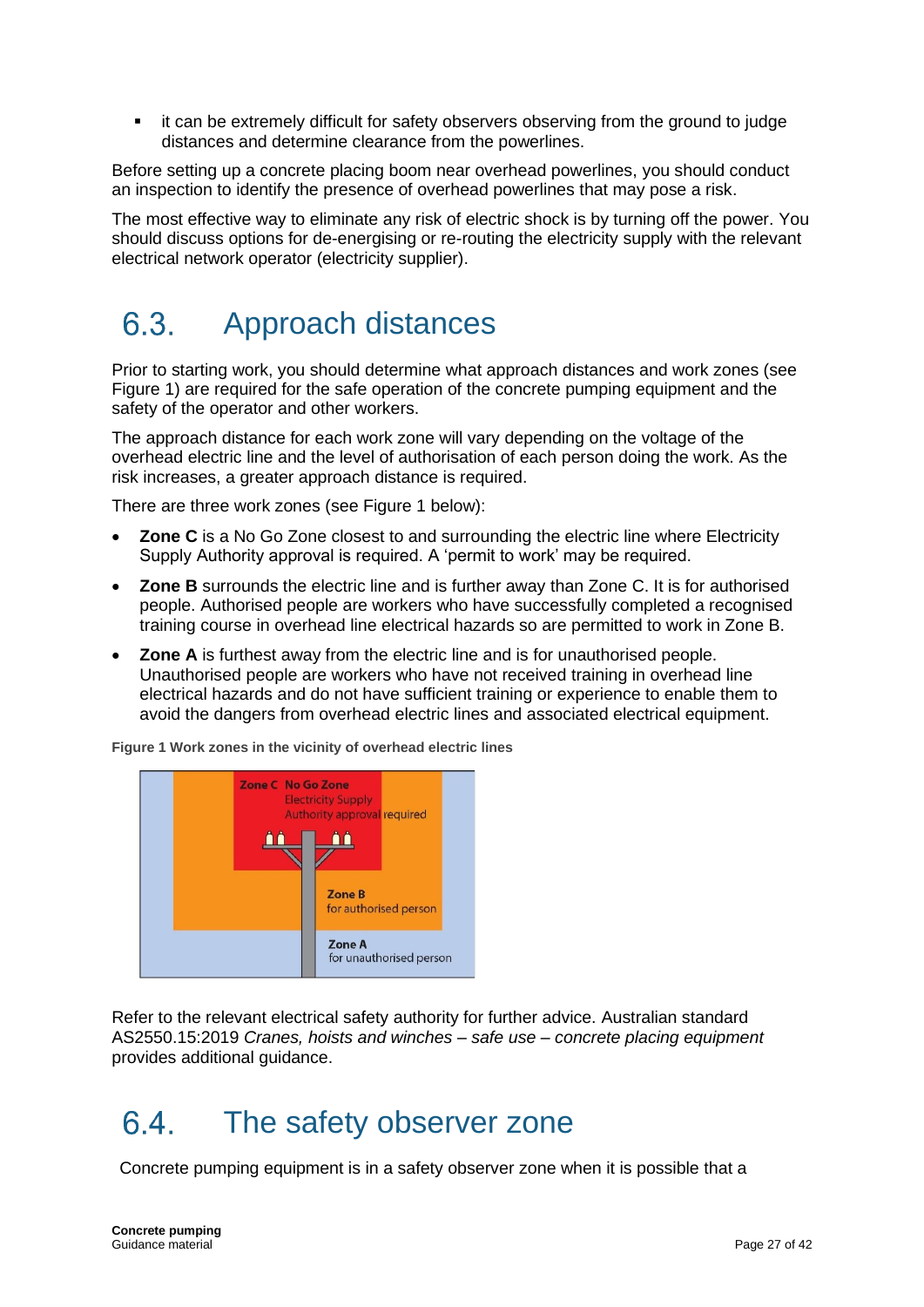part of the plant or a person, equipment or tools could enter zone B operations.

A concrete pump is not operating in a safety observer zone when:

- high voltage electric lines have been de-energised, isolated or earthed
- limiting devices are used to warn the operator or prevent any part of the plant from entering Zone B—as long as the limiting device is effective under stress conditions and is regularly inspected by a competent person, or
- physical barriers stop any part of the plant entering Zone B.

**Figure 2 Safety observer zone for overhead electric lines on poles and towers**



#### <span id="page-27-0"></span>6.5. Safety observer

A safety observer should be used when the concrete boom is in motion and is likely to enter Zone B. The safety observer should:

- mark the border of Zone B with suitable markers e.g. red warning tape easily seen by the operator
- warn the operator if a part of the concrete pumping equipment is about to enter Zone B
- stop unauthorised people entering Zone B
- communicate effectively at all times with the operator and warn them about an approach to Zone B
- be provided with specialist communication equipment where there is a barrier to communication
- be trained to perform the role, and
- have the authority to stop the work at any time.

A safety observer is used to observe and advise the pump operator if the line or any part of the pump is likely to come within an exclusion zone of an overhead powerline.

Authorised people who work closer than Zone B and safety observers who observe the work should successfully complete a relevant training course provided by a registered training authority. They should be assessed as competent to carry out their work tasks in the vicinity of energised electric lines and exposed parts, and written certification should be verified.

Safety observers must be competent to implement control measures in an emergency and to rescue and resuscitate a worker if necessary. Authorised people and safety observers must be re-assessed annually to ensure their ongoing competency to rescue and resuscitate and should also be re-assessed to ensure their competency to work in the vicinity of overhead electric lines.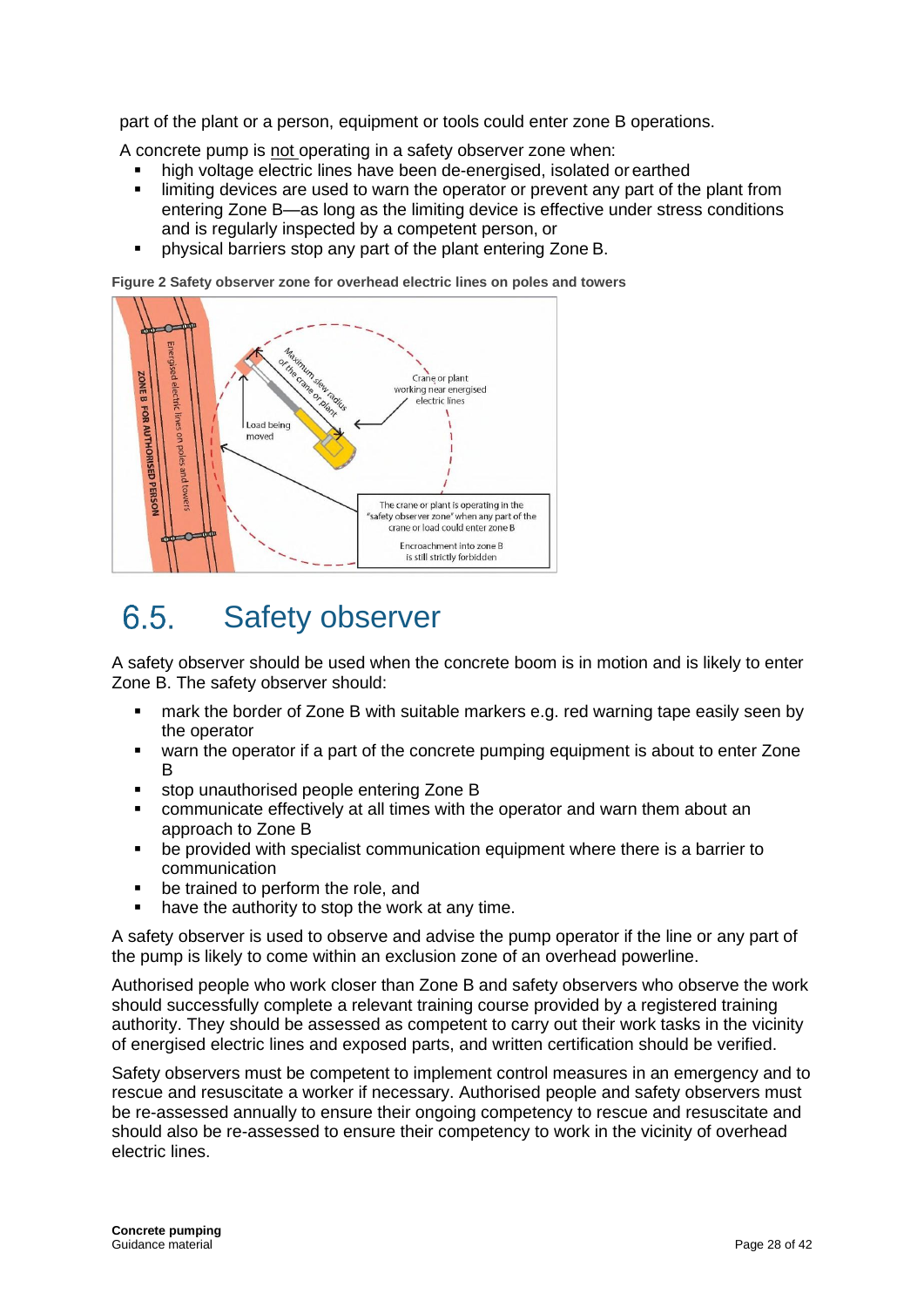The safety observer should encourage concrete pumps to be located away from the exclusion zone to prevent possible contact. When that is not possible, adopt other suitable precautions to prevent encroachment.

### <span id="page-28-0"></span>6.6. Controlling risks

Where it is reasonably practicable, the hazard must be eliminated, for example by removing energised electric lines from work areas. Consider:

- de-energising the electric line, or
- isolating and earthing the line for the duration of the work, or
- re-routing the electric line away from the work area.

Where elimination is not reasonably practicable, the risks must be minimised. Consider substituting the hazard or work practice with something safer, for example by using alternative plant that cannot enter an unsafe zone.

You must ensure, so far as is reasonably practicable, that any person, part of the concrete placing boom and/or the drop hose does not enter Zone B. There are many ways this could be achieved, such as:

- setting up the concrete placing boom in a position that keeps it outside the restricted work zone
- erecting a physical barrier, made of non-conductive materials, to prevent any part of the concrete placing boom or person entering an unsafe distance. This may require isolating the electricity supply while the barrier is installed.

When implementing a system to maintain the exclusion zone, consider factors including:

- identifying the minimum clearance distance from the closest part of the concrete placing boom to the powerline
- allowing for sway or sag of the powerlines (sway is usually caused by wind, while sag may vary as the temperature of the line varies)
- ensuring that persons, plant and vehicles always stay outside the restricted work zone, and
- using a safety observer who observes the operation of the concrete placing boom.

The identified minimum clearance distance may need to be greater than the prescribed distance to ensure there is no breach of the restricted work zone.

There are devices available that assist in increasing protection from a hazard, including:

- warning signs to indicate the location of overhead powerlines
- tiger tails or line markers on overhead powerlines to act as a visual aid to highlight the location of the powerline.

Unloading and setting up of concrete pumping pipes also poses a risk of contact with overhead powerlines. Keep pipes parallel to the ground when setting up near overhead powerlines.

#### <span id="page-28-1"></span>67 Contact with power lines

If contact with power lines is made:

- stav calm
- do not attempt to touch the concrete pumping equipment until a competent person says it is safe to do, in case the plant is 'live'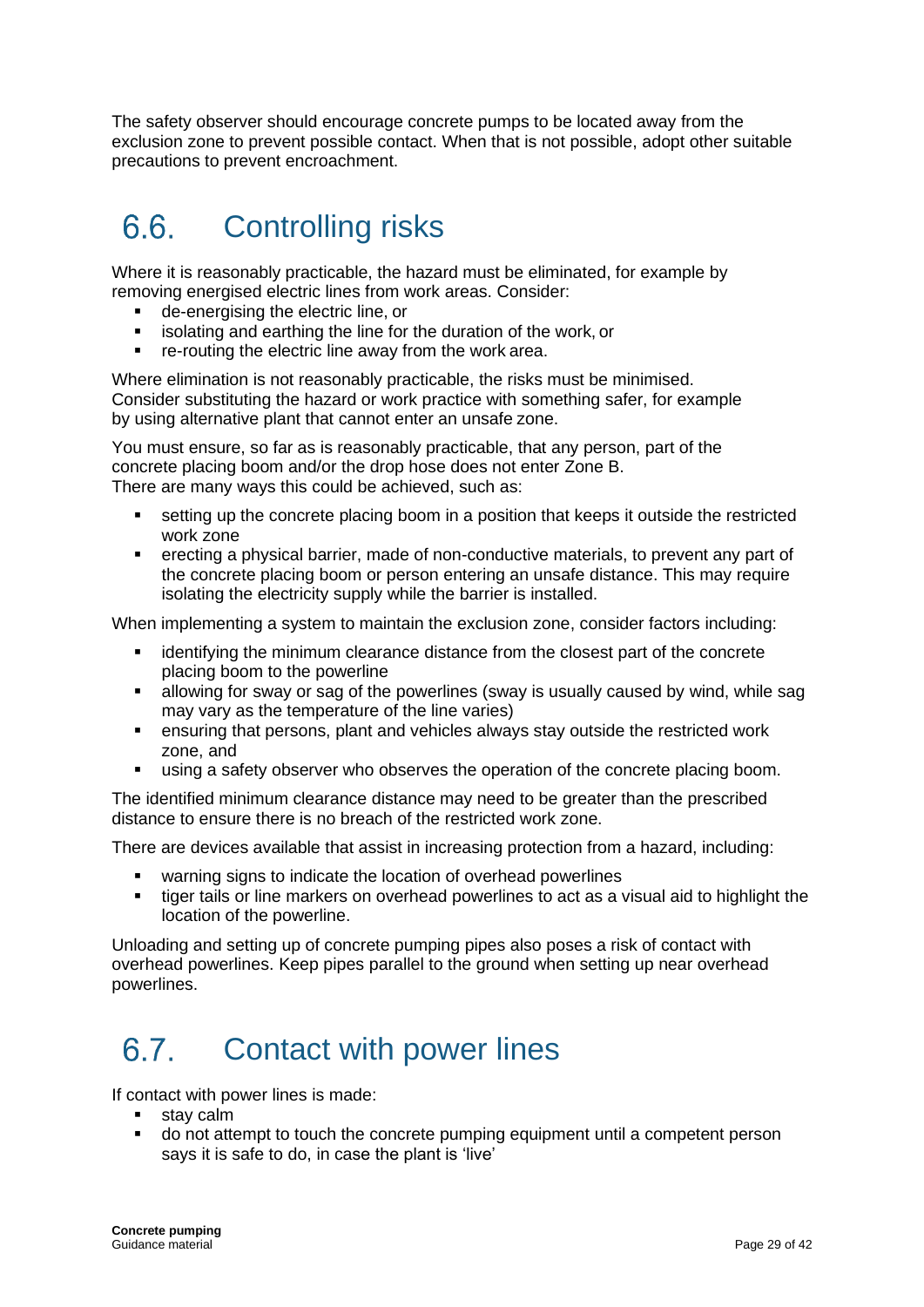- if you must leave the concrete pumping equipment, for example in the event of an imminent hazard such as fire, jump clear to the ground with both feet together. Do not remain in contact with the concrete pumping equipment when you land on the ground. Shuffle or jump with both feet together away from the plant as the ground may be charged. Jump or shuffle until you are at least eight metres clear of the vehicle, powerlines or anything in contact with them
- keep the area clear of people, including workers and pedestrians
- notify the site manager/supervisor and call the relevant authorities immediately
- if possible, follow a competent person's advice and attempt to break contact with the powerline
- if a competent person says it is safe to do so, exit the machine. The machine should be checked for arcing and other damage. Inform the local power authority so they can check and repair the power lines, and
- keep a safe distance from the concrete pumping equipment and the powerlines until help arrives.

See the *[Working in vicinity of underground and overhead electricals lines](https://www.safeworkaustralia.gov.au/collection/working-vicinity-overhead-and-underground-electric-lines-guidance-material) guidance material* [for further information](https://www.safeworkaustralia.gov.au/collection/working-vicinity-overhead-and-underground-electric-lines-guidance-material)*.*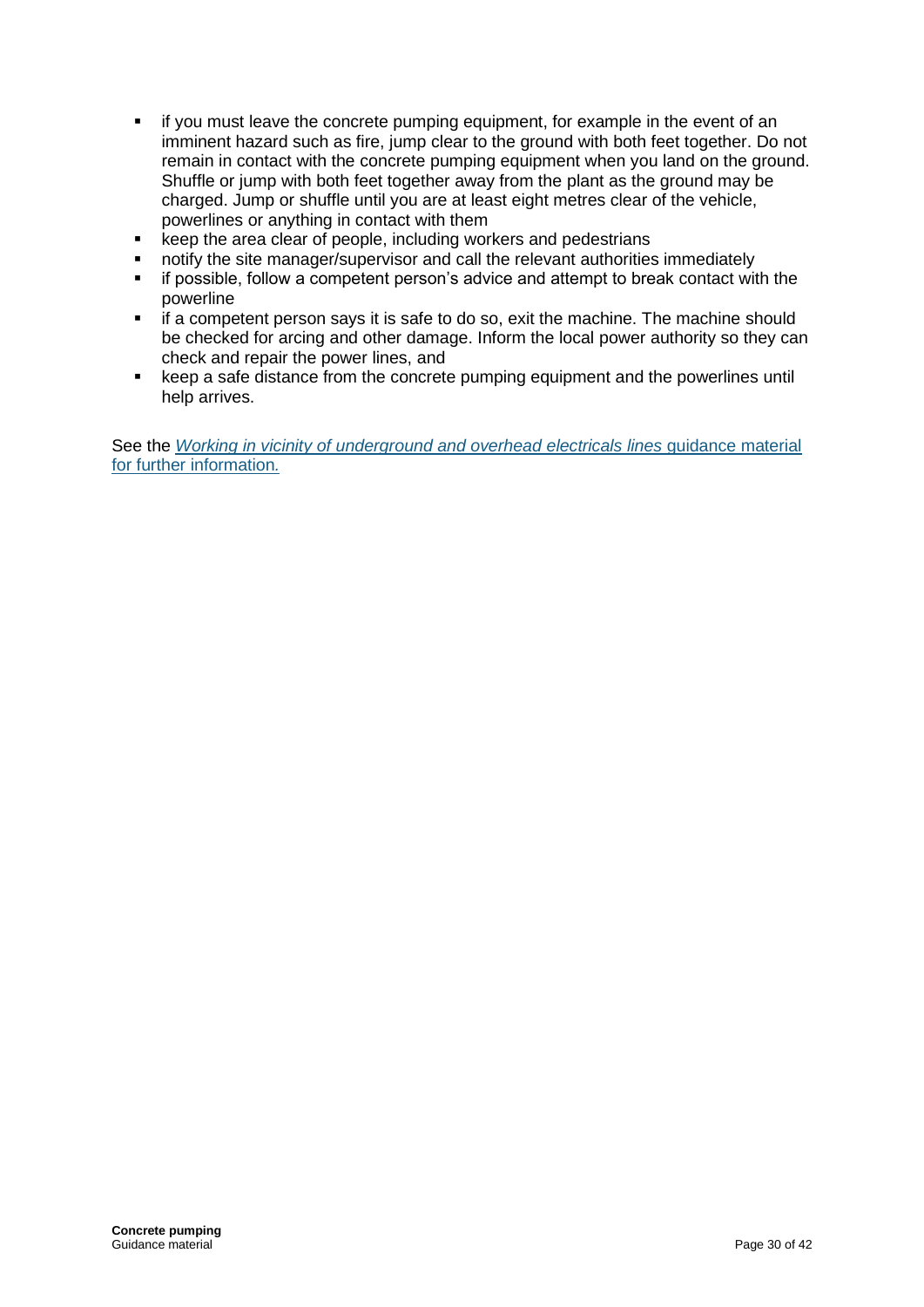# <span id="page-30-0"></span>7. Inspection and maintenance

### <span id="page-30-1"></span>71 Concrete placing booms

You should ensure that concrete placing booms are regularly maintained in accordance with manufacturer's instructions to prevent structural or mechanical failure. Due to the pulsating nature of concrete pumping operation, equipment is prone to fatigue cracks and also rust from water ingress.

When inspecting concrete placing booms, consider:

- all functions and their controls for speeds, smoothness of operation and limits of motion
- all emergency and safety devices
- lubrication of all moving parts, inspection of filter elements, hydraulic oil, and coolant, as specified by the manufacturer, and
- visual inspection of structural components and other critical components such as fasteners, pins, shafts, welds and locking devices.

The erection and dismantling of concrete placing booms should be conducted in accordance with the manufacturer's instructions. Refer to Australian Standard AS2550.15:2019 *Cranes, hoists and winches – safe use – concrete placing equipment* for further guidance.

#### <span id="page-30-2"></span> $7.2$ General

Appropriate planned inspections and preventative maintenance programs are essential for safe operation of concrete placing equipment. The inspections and maintenance should be carried out at intervals as specified by the manufacturer.

You should also ensure that all warning and safety signs/stickers are in good condition, legible and positioned on all equipment (after being inspected and found to be serviceable).

### <span id="page-30-3"></span>73 Pre-operational inspections

Before the start of each work period, all concrete pumping/placing equipment should be given a visual inspection and function test. You should follow the manufacturer's instructions and recommendations.

### <span id="page-30-4"></span> $7.4$ Routine inspections

You should establish an appropriate program of monthly inspections of all equipment to identify if preventative maintenance is required, in accordance with the manufacturer's recommendations. You should consider the equipment's working environment and its frequency of use. Keep details of these inspections in the appropriate log book, and a copy kept in the unit.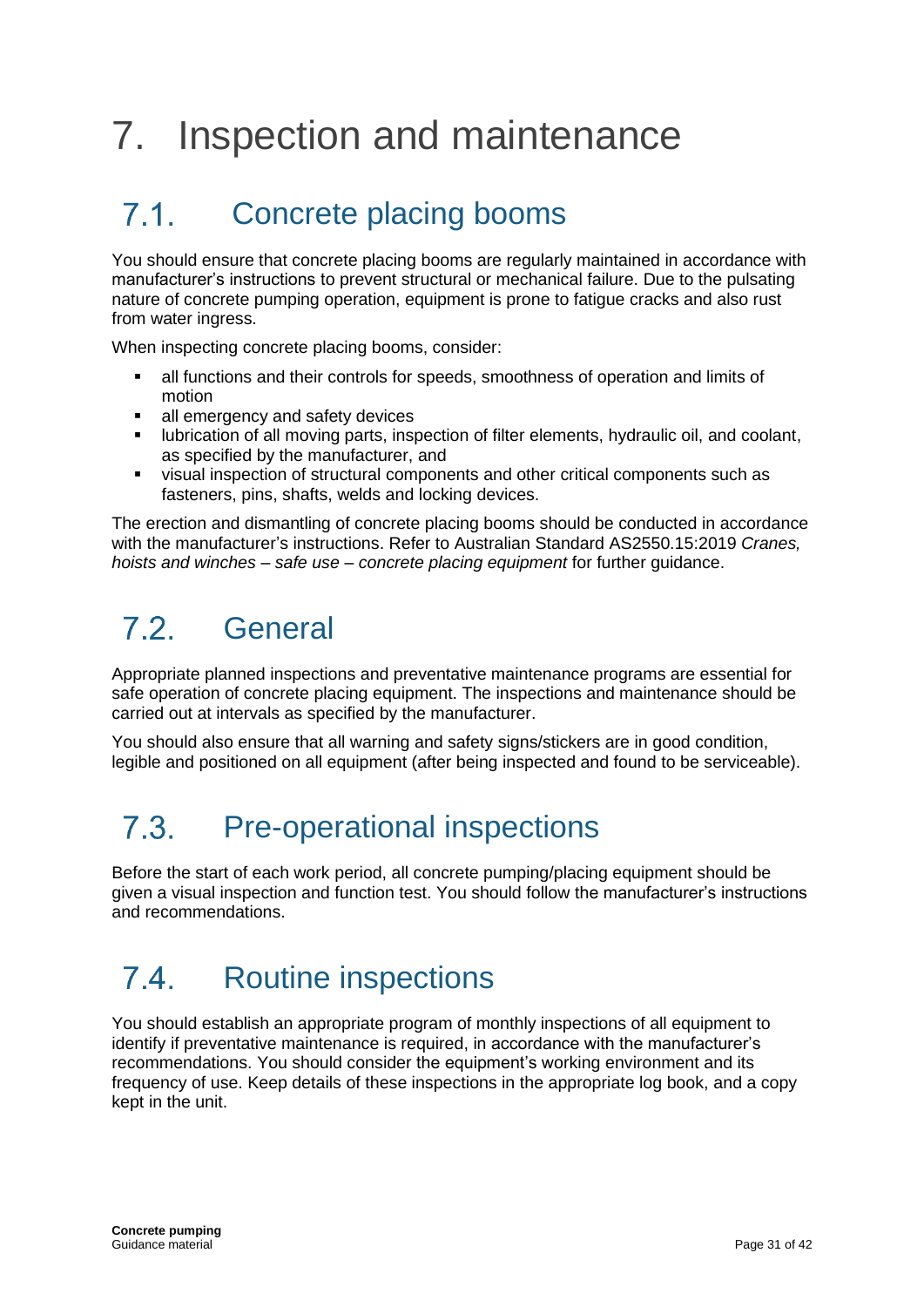### <span id="page-31-0"></span>75 Periodic inspections

All concrete pumping equipment should be inspected by a competent person in accordance with the manufacturer's specifications, or at least annually.

Where not specified by the manufacturer, inspection intervals should be based on actual hours of use (as recorded by the operating-hours meter), increasing in frequency as the plant ages.

The periodic safety inspection includes a comprehensive inspection of the plant, its support structure, and outriggers (where fitted).

### <span id="page-31-1"></span> $7.6.$ Inspection report

A comprehensive inspection report should be completed prior to the plant re-entering service. The report should include:

- a summary of the history of the concrete pumping equipment prior to the periodic inspection being carried out, unless this is unavailable (if unavailable, the periodic inspection is likely to be more comprehensive)
- where provided, a copy of the inspection criteria specified by the manufacturer
- extracts of the manufacturer's maintenance manual detailing wear tolerances, bolt torques, and other relevant instructions followed during the inspection process
- a list of work carried out on the boom
- photographs of the unit during the inspection process including photos of damage, wear or cracking
- a list of competent persons carrying out work on the unit as part of the inspection
- signed statements from persons involved in the assembly process in relation to:
	- $\circ$  slew ring bolts being installed correctly (taking into consideration bolt type, lubricant if used, and bolting sequence)
	- $\circ$  pin and pin retainers installed correctly
	- $\circ$  hydraulics components installed correctly including a statement that replaced hydraulics components meet the manufacturer's specifications and that fittings have all been tightened to the correct torque
- confirmation that hydraulic cylinders have been creep tested and are satisfactory, and
- a summary of parts replaced with copies of receipts for parts provided in the report appendices.

Where some of the work has been contracted to external parties, provide a description of this work and copies of invoices in the appendices.

Where the competent person has made the decision not to dismantle the plant, or parts of the plant, they should document a comprehensive rationale for their decision.

#### <span id="page-31-2"></span>77 Repair following an incident

In the event of an incident where structural failure has occurred or the plant has overturned, ensure the plant is assessed by the boom manufacturer or a competent person. Analyse the circumstances of the incident to determine the main contributing factors and possible reasons for the failure (i.e. soft ground, design abnormalities, normal wear, collision with other plant, etc).

Where the plant is to re-enter service, the manufacturer or competent person may oversee the following additional measures: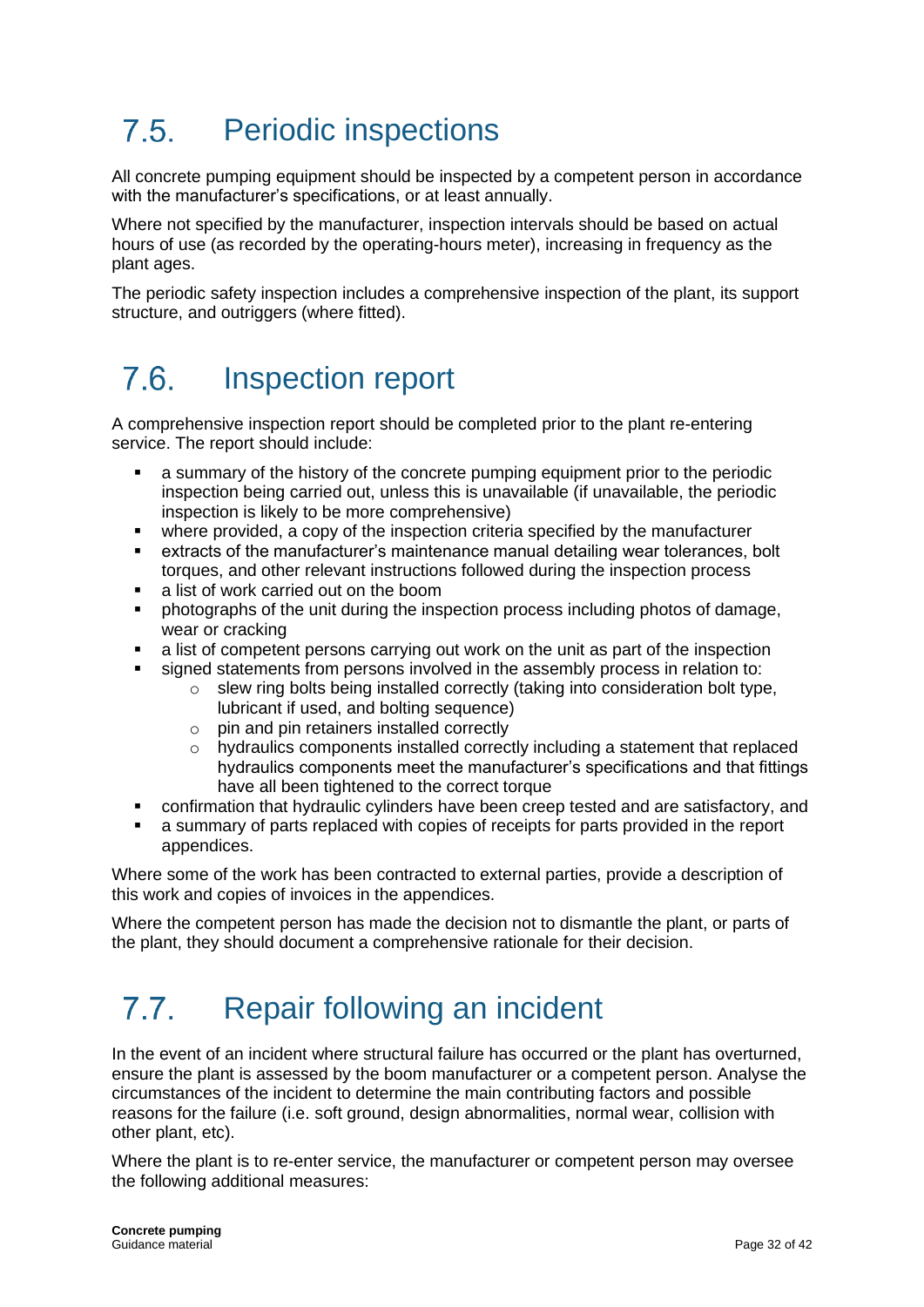- determine the components that may have been damaged that will need to be inspected
- dismantle the plant, if needed, to enable the inspection of potentially damaged components
- replace damaged components with new components that meet the design specifications of the manufacturer
- function test the re-assembled boom, including through load testing, and
- prepare a detailed report on the repair of the boom that includes a statement that the concrete placing boom is safe to operate.

### <span id="page-32-0"></span>78 Log books and inspection record sheets

Records of tests, inspections, maintenance, commissioning, decommissions, dismantling, and alterations must be kept for registered concrete placing booms and made available for examination as required.

Records must be kept for the period the concrete pumping equipment is used, or until control is transferred to another person. The following should also be adhered to:

- keep instruction manuals (with sufficient instructions for operation, maintenance and repairs) with the pump unit and/or boom
- keep all manuals up-to-date with any additional information from the manufacturer
- keep maintenance and repair manuals in a safe place at the registered premises, including a parts catalogue
- keep maintenance log books up-to-date, on the pump, and available on request at the workplace, and
- ensure all log books and inspection record sheets show complete details of all inspections, tests, repairs, replacements and modifications carried out.

Keep evidence that the pump and associated equipment have been inspected and certified as 'suitable for continued service' (i.e. in a safe working condition) with the unit. They should be available to the principal contractor or person in control of the workplace for inspection (on request) before the unit is allowed to operate on site.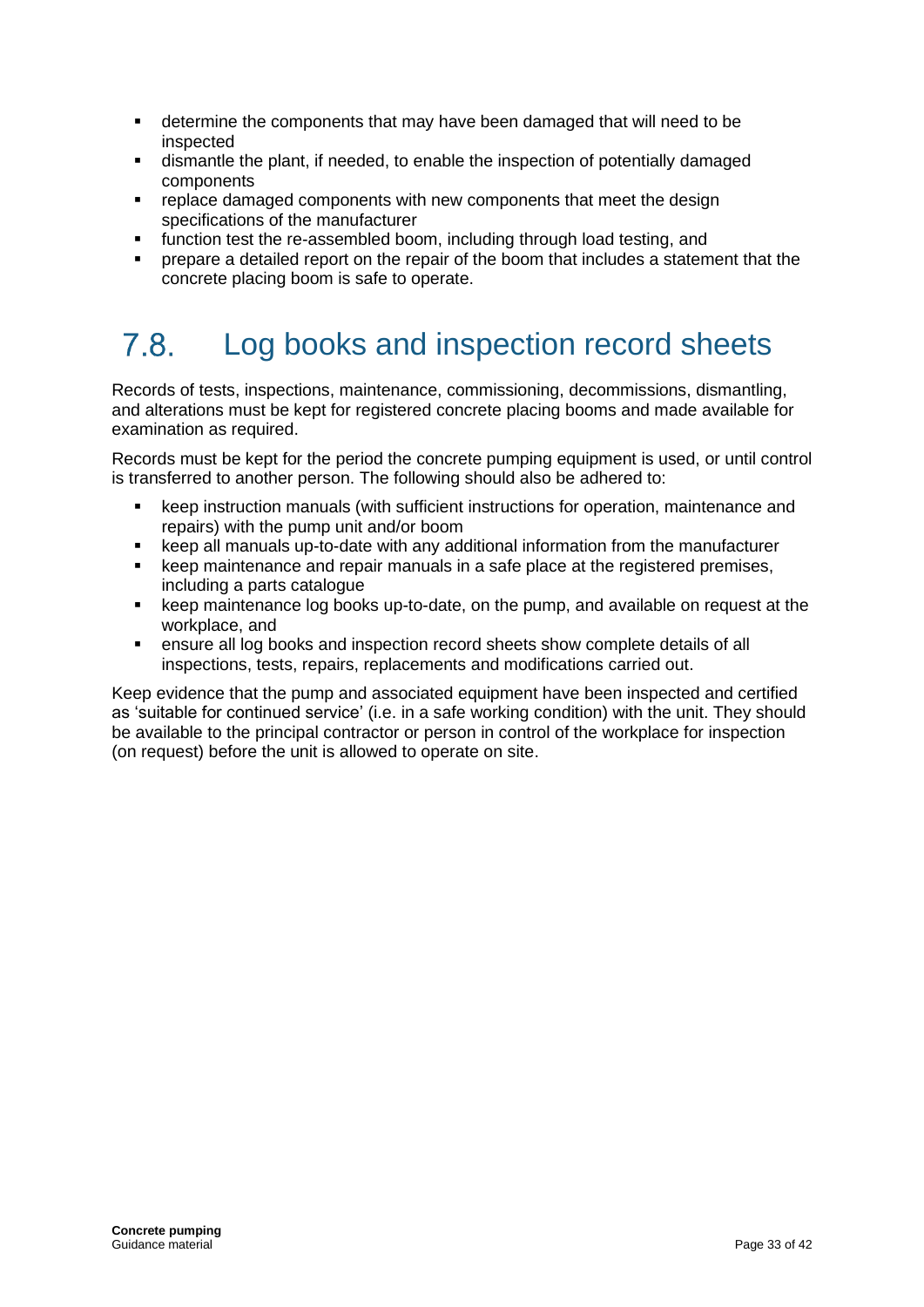# <span id="page-33-0"></span>Appendix A – Concrete delivery

This table provides useful information on managing health and safety risks when receiving concrete delivery and delivering concrete to the pump hopper. This list is not exhaustive.

| When receiving concrete delivery: |                                                                                                                                                                                                                                                                      |
|-----------------------------------|----------------------------------------------------------------------------------------------------------------------------------------------------------------------------------------------------------------------------------------------------------------------|
|                                   | Do the concrete delivery trucks have clear and safe access to approach<br>and leave the receiving hopper of the pump?                                                                                                                                                |
|                                   | If necessary, is a spotter or traffic controller being used to safely direct the<br>movement of the trucks?                                                                                                                                                          |
|                                   | Are all concrete delivery trucks fitted with flashing hazard lights and audible<br>reversing lights that are activated when the truck is in reverse?                                                                                                                 |
|                                   | Have you ensured no worker is standing between the reversing concrete<br>delivery truck and the hopper?                                                                                                                                                              |
|                                   | Have you ensured concrete delivery trucks do not reverse into the exclusion<br>zone if they cannot see the spotter or traffic controller?                                                                                                                            |
|                                   | Have you ensured the concrete chute on concrete trucks is only moved<br>when the truck is stationary?                                                                                                                                                                |
|                                   | It is preferable that for the truck driver to perform this task. If another worker<br>carries out the task, first obtain permission from the driver                                                                                                                  |
|                                   | Is the concrete receiving hopper at a height that allows a gravity flow of<br>concrete into the hopper?                                                                                                                                                              |
|                                   | Where low slump concrete is to be used and additional ramping is available<br>for the concrete delivery truck, are the ramps specifically designed to<br>ensure the truck cannot back off the ramps, ensure the truck remains stable<br>and have a non-slip surface? |
|                                   | When delivering concrete to the pump hopper:                                                                                                                                                                                                                         |
|                                   | Is the receiving hopper positioned so it can receive a concrete flow readily?                                                                                                                                                                                        |
|                                   | Have you provided a grate to prevent access to dangerous moving parts<br>such as agitator mechanisms and valve gear?                                                                                                                                                 |
|                                   | Are the hopper grates functioning and designed for opening fitted with an<br>interlock system that de-activates both the paddles and the valve gear?                                                                                                                 |
|                                   | Is the emergency stop button accessible to the concrete pump operator?                                                                                                                                                                                               |
|                                   | Is the grate constructed of parallel bars which are spaced so that it is not<br>possible for a person's hand to reach the danger area of the agitator and<br>valve gear?                                                                                             |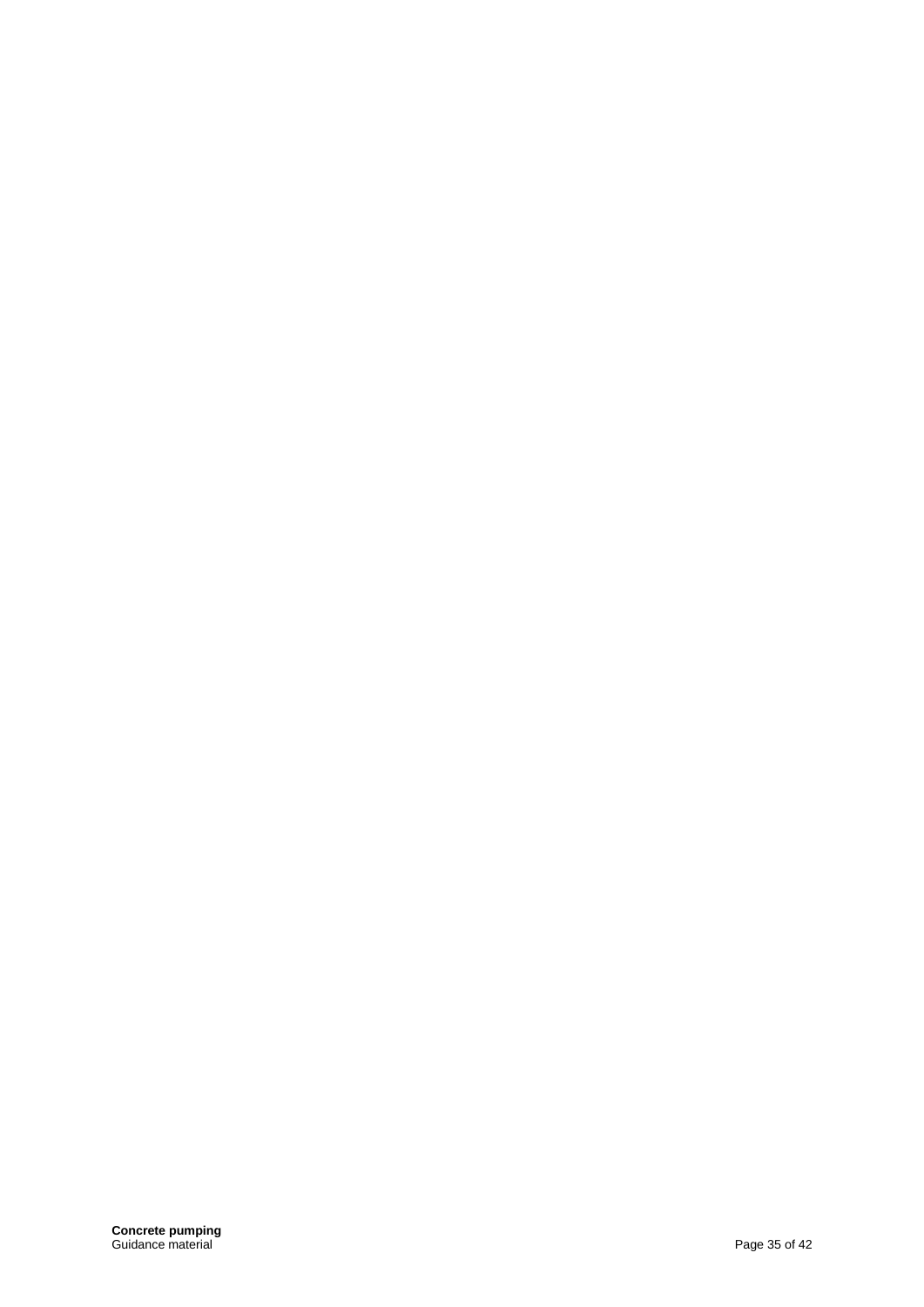# <span id="page-35-0"></span>Appendix B – Concrete pumping

This table provides useful information on managing health and safety risks when pumping concrete. This list is not exhaustive.

| Is only the line hand located directly under the boom?                                                                                                                                                                                                                                                         |
|----------------------------------------------------------------------------------------------------------------------------------------------------------------------------------------------------------------------------------------------------------------------------------------------------------------|
| This is needed to effectively move the concrete placing boom's drop hose. Only<br>the line hand can be directly under the concrete placing boom. However, the time<br>spent under the raised boom can often be reduced by manoeuvring the hose<br>from the side to avoid working directly under a raised boom. |
| Have you checked the delivery hose for damage prior to it being fitted?                                                                                                                                                                                                                                        |
| Where the delivery hose is positioned over or above any working or public area,<br>has it been fitted with a suitable stop at the outlet end?                                                                                                                                                                  |
| Have you avoided damage to the hose during use?                                                                                                                                                                                                                                                                |
| Have you ensured the delivery hose fitting on the boom pump is secured in<br>position by a safety chain, sling or other retaining device?                                                                                                                                                                      |
| Are you using a delivery hose that has a pressure rating to accommodate the<br>pumping concrete pressure?                                                                                                                                                                                                      |
| Have you followed manufacturer's requirements on the maximum size and length<br>of hose that may be suspended?                                                                                                                                                                                                 |
| Are reducers being used as per the manufacturer's recommendations to avoid<br>overload of the delivery hose or other parts of the unit?                                                                                                                                                                        |
| Is the line hand wearing suitable eye protection (i.e. complying with AS/NZS 1336<br>Eye and face protection guidelines)?                                                                                                                                                                                      |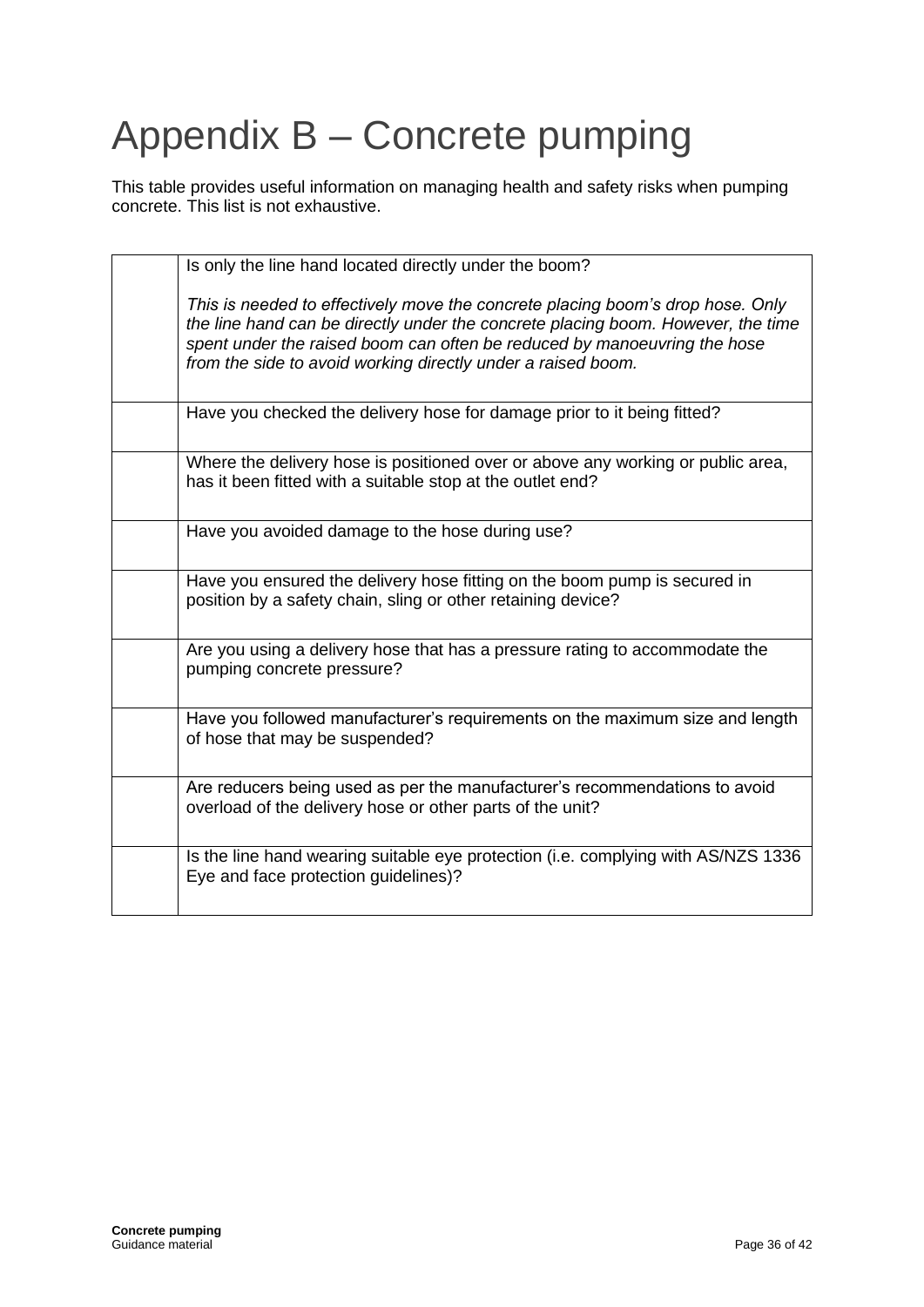## <span id="page-36-0"></span>Appendix C – Minimising the risk of hose whip

This table provides useful information on managing health and safety risks of concrete pumping through minimising the likelihood of hose whip. This list is not exhaustive.

| Have you ensured you only pump concrete that is a pumpable mix as specified<br>by the concrete supplier?                                  |
|-------------------------------------------------------------------------------------------------------------------------------------------|
| Other types of concrete can block the line and cause hose whip                                                                            |
| Have you ensured that concrete has not solidified in the line?                                                                            |
| Are you using appropriately trained operators?                                                                                            |
| Have you started the pump up slowly?                                                                                                      |
| Have you ensured you are not using a rubber delivery hose with metal fittings<br>attached to the free end?                                |
| Have you set up an exclusion zone?                                                                                                        |
| Have you ensured you do not stretch the delivery hose to reach the pouring<br>location?                                                   |
| Are flexible hoses on line pumps secured in place when priming or clearing<br>blockages?                                                  |
| Are workers wearing the appropriate PPE, including safety helmets?                                                                        |
| Are you maintaining good housekeeping around the work area to reduce the<br>likelihood of tripping?                                       |
| Have you ensured you do not let more hose hang from the boom than that<br>allowed by the plant manufacturer?                              |
| Have you ensured you do not allow concrete to drop out of the hose when<br>pumping is stopped, as this can allow air to enter the system? |
| Have you blown out or sucked in the mix in the lines before moving the boom?                                                              |
| Have you sought verification from the concrete delivery truck owner of when the<br>bowl was last descaled/debagged?                       |
| Have you maintained an adequate level of concrete in the hopper to prevent air<br>ingress?                                                |
| Have you kept watch of the consistency of the mix and advised the operator of<br>any issues?                                              |
| Have you used the emergency stop if lumps or objects are identified?                                                                      |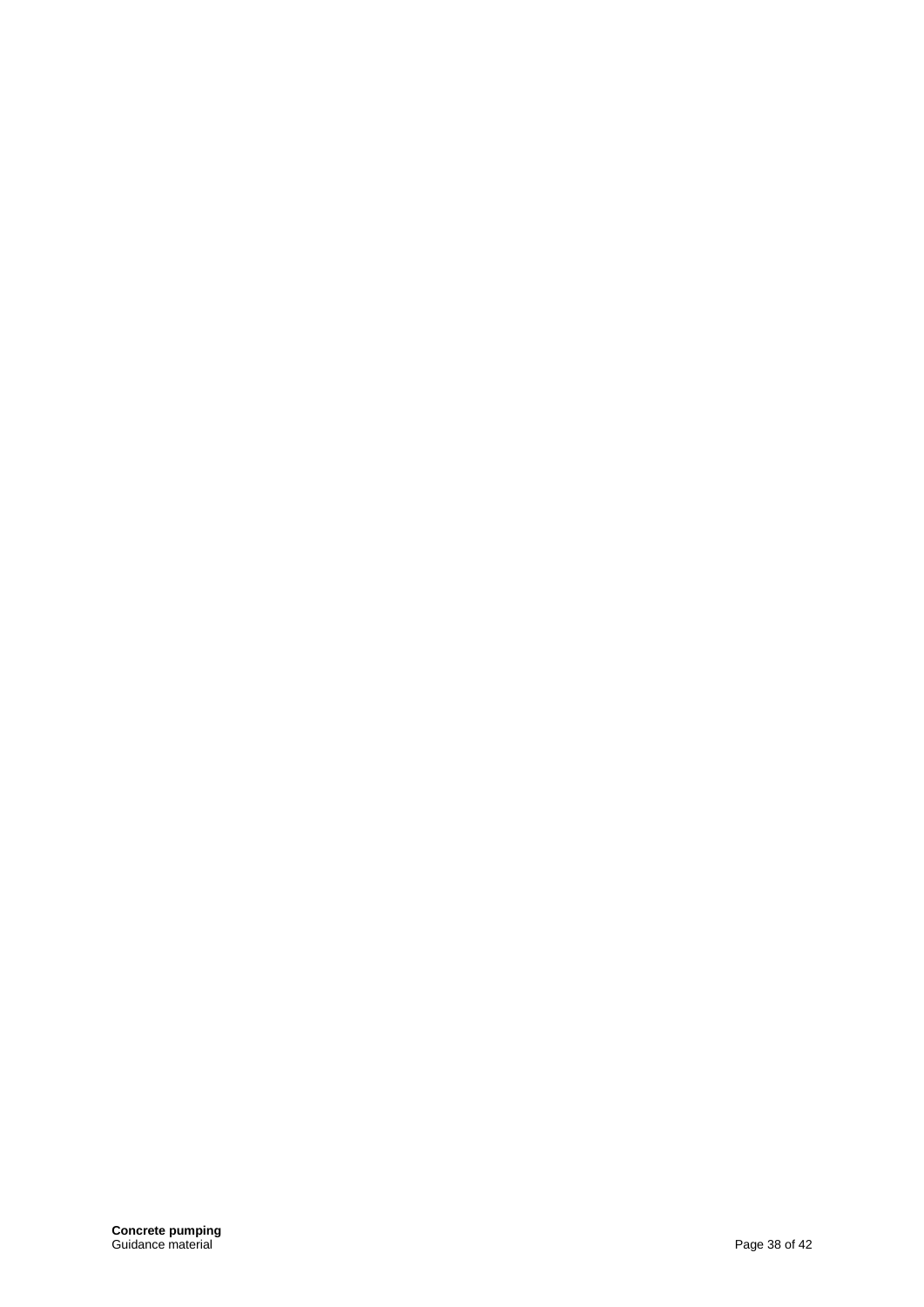# <span id="page-38-0"></span>Appendix D – Blockages

This table provides useful information on managing health and safety risks through avoiding blockages when pumping concrete and safely clearing them when they occur. This list is not exhaustive.

| To avoid blockages:      |                                                                                                                                                                                                                                                    |
|--------------------------|----------------------------------------------------------------------------------------------------------------------------------------------------------------------------------------------------------------------------------------------------|
|                          | Have you ensured the concrete mix is not too stiff or too wet?                                                                                                                                                                                     |
|                          | A mix that is too stiff can't be pumped because it will not fill the pumping cylinders<br>and the pumping pressures will be excessive. A mix that is too wet can cause the<br>mix components to segregate by allowing heavier materials to settle. |
|                          | Where recycled or remanufactured aggregate is used, have you checked whether<br>an additive may be required to assist with binding the mix together?                                                                                               |
|                          | Is the system sized or designed properly for the pump capacity to ensure the<br>pumping pressure is sufficient to move the concrete over the full length of the<br>pipeline?                                                                       |
|                          | Have you adequately primed and lubricated the pipeline prior to commencing the<br>concrete pumping operation?                                                                                                                                      |
|                          | Have you minimised the number of bends and short bends in the pipe or hose, as<br>these will increase the concrete pumping pressure?                                                                                                               |
|                          | If the reducer connecting the concrete pump to the pipeline system is too abrupt,<br>the pumping pressure can increase and cause a blockage.                                                                                                       |
|                          | Have you cleaned pipelines and hoses properly to avoid blockages caused by the<br>setting of old concrete?                                                                                                                                         |
|                          | Have you replaced damaged or defective couplings, gaskets, or weld collars?                                                                                                                                                                        |
|                          | Excessive component wear in parts of the concrete pump can cause segregation<br>of the concrete mix and lead to blockages.                                                                                                                         |
| When clearing blockages: |                                                                                                                                                                                                                                                    |
|                          | Have all people been excluded from the pipeline area, except for workers<br>involved in clearing the line?                                                                                                                                         |
|                          | After locating a blockage or rock jam, have you ensured the line is no longer<br>under pressure before attempting to clear it?                                                                                                                     |
|                          | Reverse the pump to reduce the pressure.                                                                                                                                                                                                           |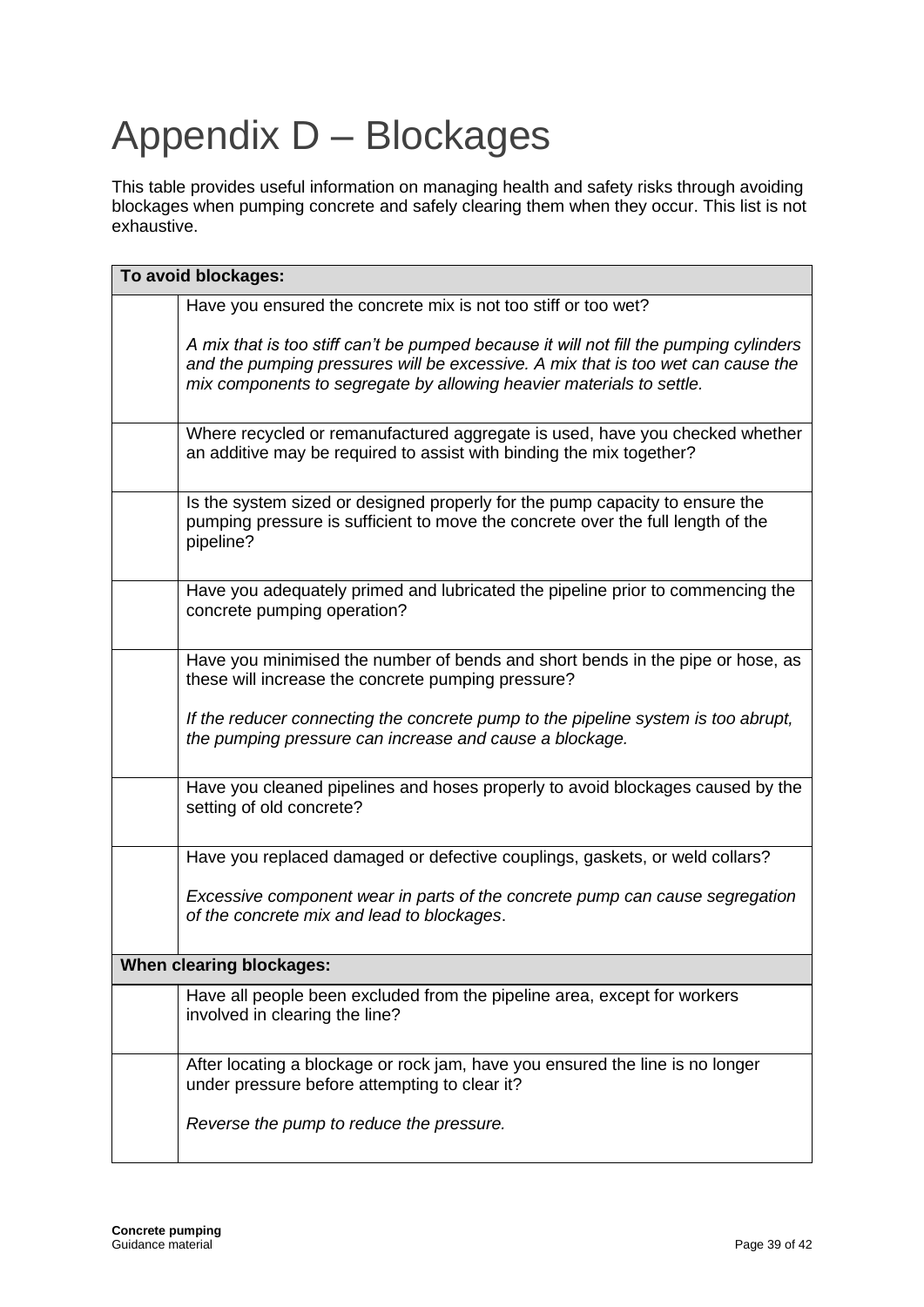| Have you ensured you do not straddle a horizontal line when opening a coupling?                                                                                              |
|------------------------------------------------------------------------------------------------------------------------------------------------------------------------------|
| You should stand to one side and lift the line so that free-flowing concrete runs<br>out. Bend the hose or tap on the pipeline near the jam and shake out loose<br>particles |
|                                                                                                                                                                              |
| If pressurisation of the line is used to clear the blockage, have you taken                                                                                                  |
| particular care to exclude all people from the line vicinity and, in particular, the                                                                                         |
| delivery hose, in case of hose whip?                                                                                                                                         |
|                                                                                                                                                                              |
| Restrain the hose from movement and attach a catchment device or properly                                                                                                    |
|                                                                                                                                                                              |
| designed receptacle to the discharge end of the pipeline to safely catch any                                                                                                 |
| projectiles, while still allowing concrete to flow. Workers should not try to restrain                                                                                       |
| the hose by hand.                                                                                                                                                            |
|                                                                                                                                                                              |
|                                                                                                                                                                              |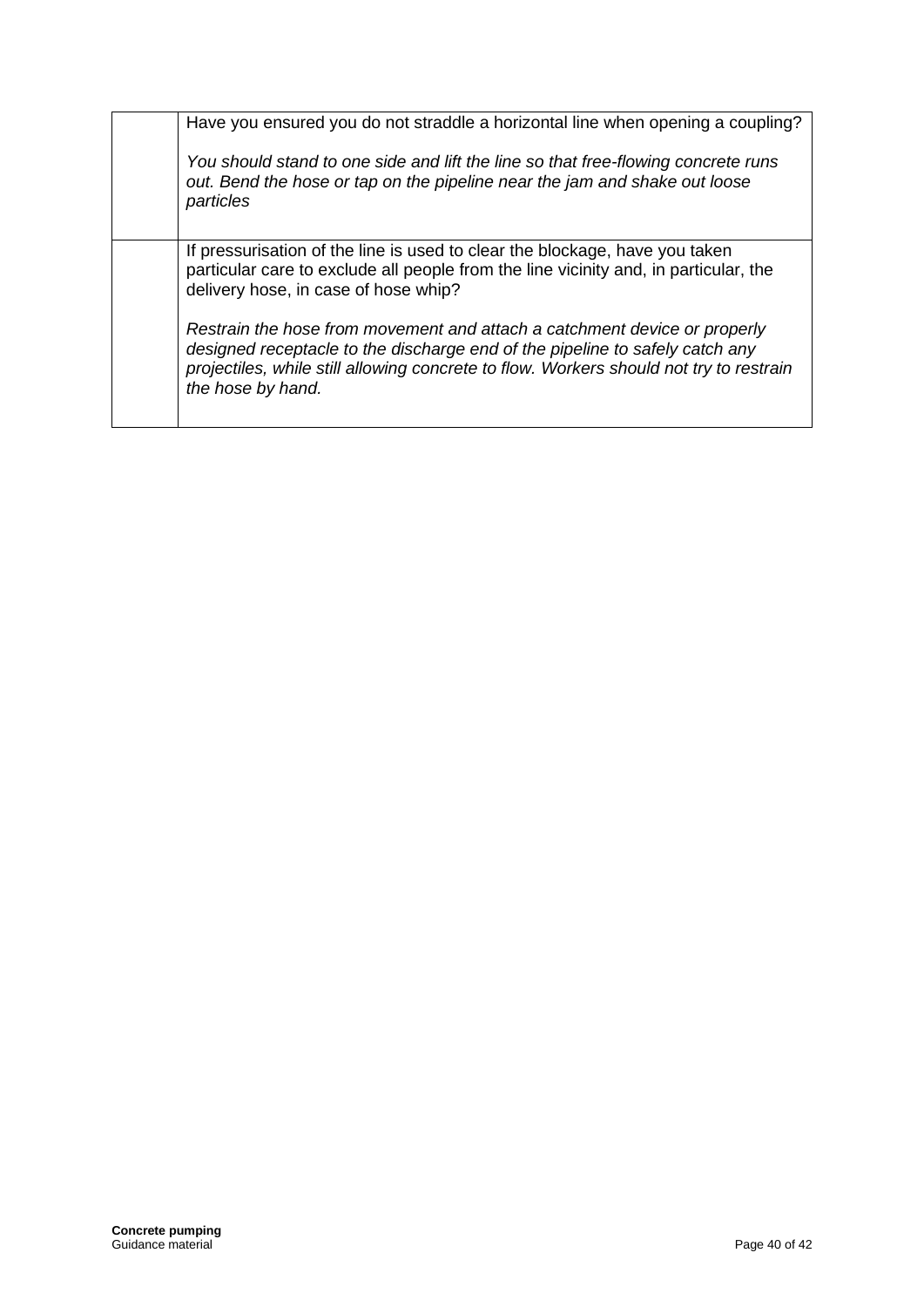# <span id="page-40-0"></span>Appendix E – Cleaning

This table provides useful information on managing health and safety risks when cleaning the concrete delivery line. This list is not exhaustive.

| When cleaning the concrete delivery line:                                                                                                                                                                 |  |
|-----------------------------------------------------------------------------------------------------------------------------------------------------------------------------------------------------------|--|
| Have you ensured only competent persons carry out line cleaning?                                                                                                                                          |  |
| Have you followed manufacturer's instructions?                                                                                                                                                            |  |
| Have you used water in preference to air to minimise the risk of projectiles?                                                                                                                             |  |
| Have you ensured there is always a connection to atmosphere (air relief valve)<br>as well as the air entry point to the pipeline?                                                                         |  |
| This allows the system to be depressurised before removing any pipeline. Do<br>not attempt to take a line apart to clean out a blockage or to dismantle it until<br>after the pressure has been relieved. |  |
| Have you ensured no pipeline connection or fitting is disconnected unless it is<br>free of internal pressure?                                                                                             |  |
| Have you ensured the pump operator remains at the pump controls while the<br>pipeline is pressurised?                                                                                                     |  |
| Have you ensured you always remove the rubber delivery hose at the end of the<br>pipeline, so that the hose cannot whip if the line is blown out?                                                         |  |
| Are all parts of the pipeline secured to prevent movement during purging?                                                                                                                                 |  |
| Is a positive catchment device or properly designed receptacle attached to the<br>discharge end of the pipeline to safely catch the cleaning device?                                                      |  |
| Have you restrained concrete lines from moving (if using a properly designed<br>receptacle, such as a concrete truck bowl)?                                                                               |  |
| Restraint by attachment to the concrete truck's ladder is not an adequate<br>control.                                                                                                                     |  |
| Have you ensured all workers are kept away from the discharge end while the<br>concrete is under pressure?                                                                                                |  |
| Are all workers involved wearing adequate PPE?                                                                                                                                                            |  |
| When cleaning the concrete pump:                                                                                                                                                                          |  |